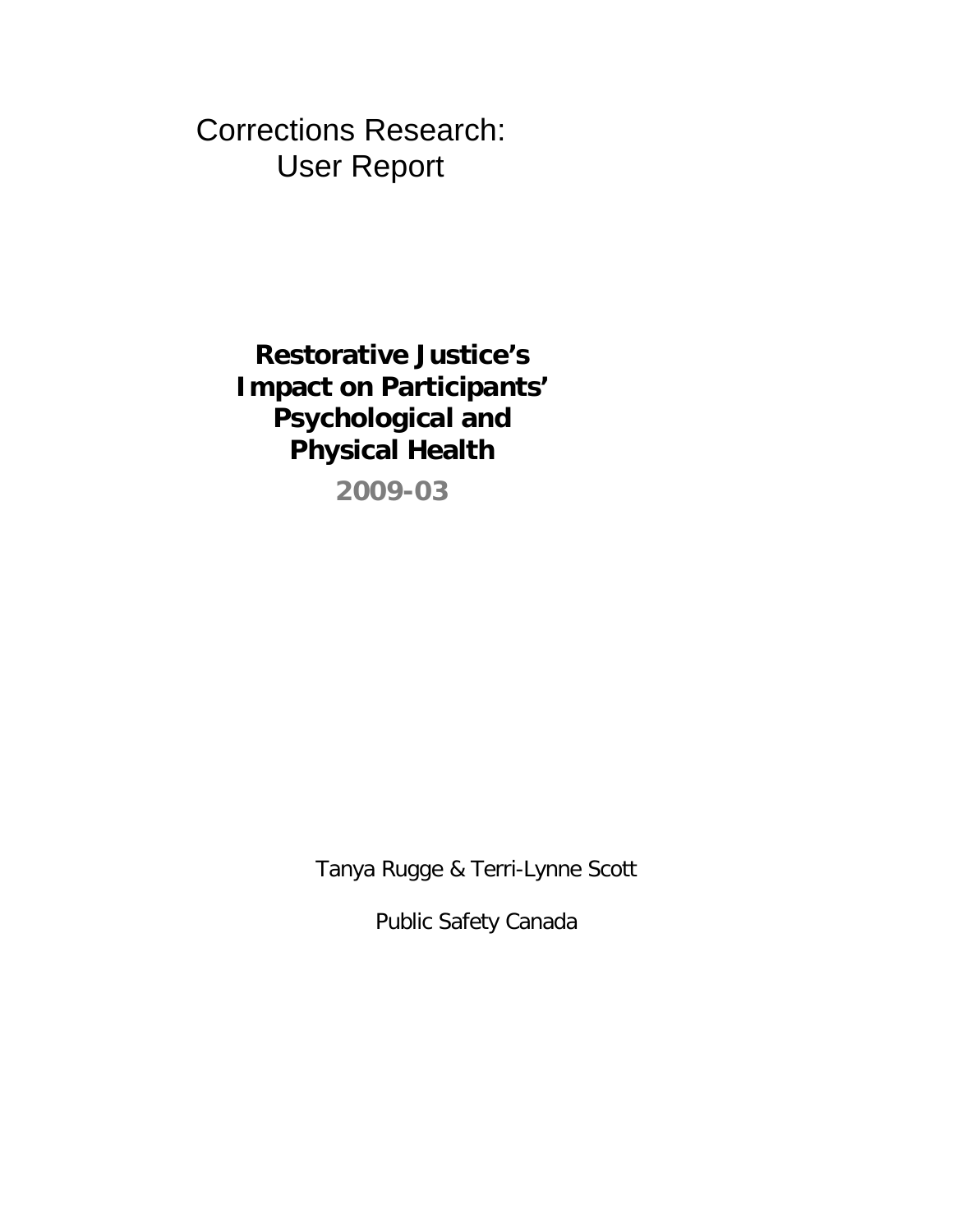# **Abstract**

Research on restorative justice has cited many positive benefits for participants. For example, restorative justice processes are satisfying to both victims and offenders. However, despite references made to positive impacts on participants' well-being, few studies specifically examine the impact of restorative justice processes on participants' psychological health and physical health using specific health indicators. This study utilized a quasi-experimental, repeated-measures design to assess changes in psychological and physical health in 92 participants (50 victims and 42 offenders) who experienced a restorative justice process. Results indicated that the majority of participants did experience positive changes from pre-program to post-program. Future research directions and limitations are discussed.

# **Author's Note**

The views expressed are those of the authors and do not necessarily reflect those of Public Safety Canada. Correspondence concerning this report should be addressed to: Tanya Rugge, Corrections Research, Public Safety Canada, 340 Laurier Avenue West, 10E, Ottawa, Ontario, K1A 0P8; email: Tanya.Rugge@ps.gc.ca.

# **Acknowledgements**

This study would not have been possible without the support of the staff of the restorative justice programs involved; thank you. Special thanks also to Jim Bonta who provided input into the design of the study, to Karl Hanson for his statistical advice, and our research team colleagues (Leticia Gutierrez, Julie Blais, and Jennifer Walker) who provided feedback on this report.

## **Product Information:**

November 2009 Cat. No.: PS3-1/2009-3E-PDF ISBN No.: 978-1-100-14208-1 **Ottawa**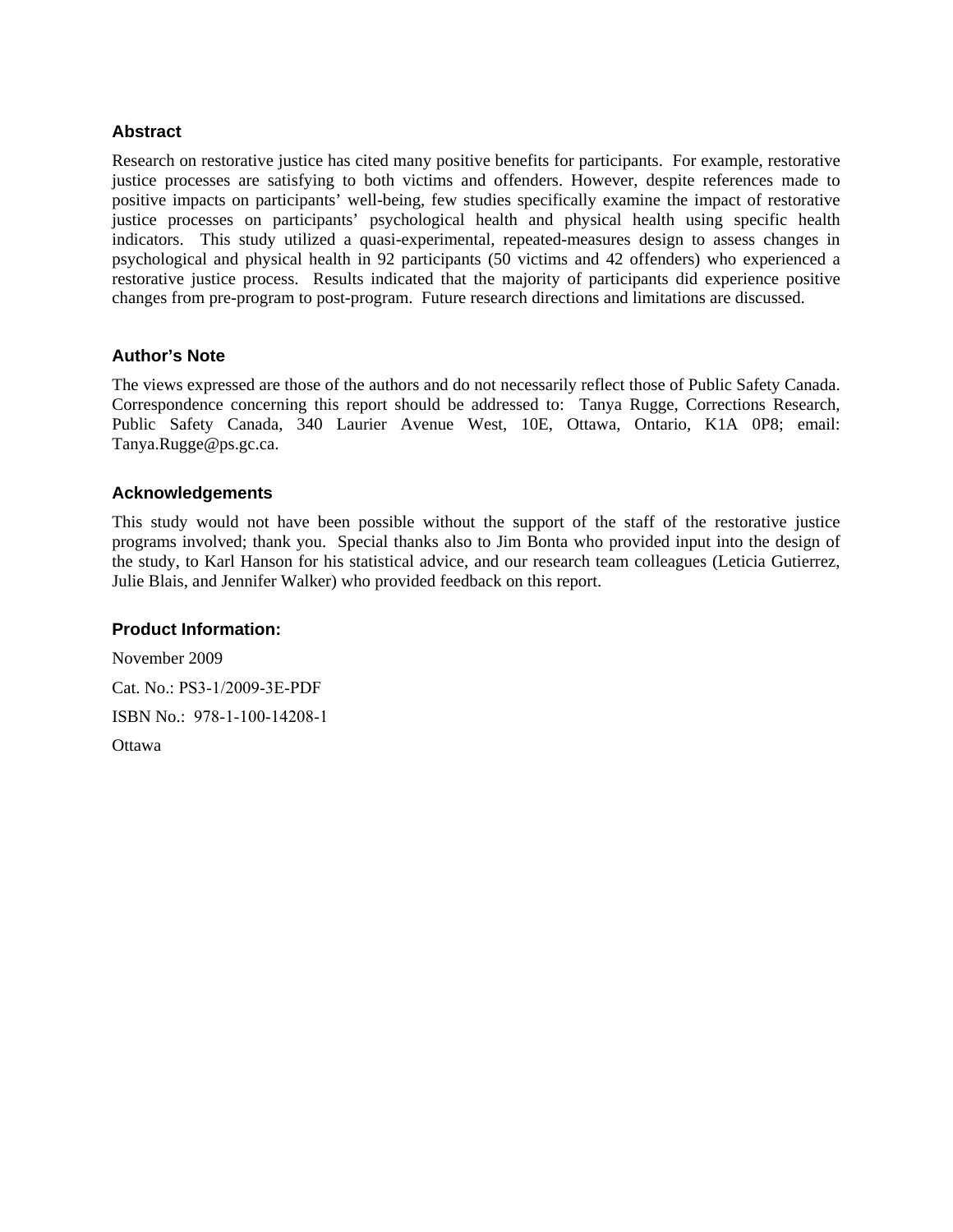#### **Introduction**

In an effort to improve the current criminal justice system, address some of its imperfections, and view crime through a more humanizing lens, various groups are exploring restorative approaches to criminal justice. The goal of restorative justice (RJ) is to repair the harm caused by a crime while focusing on restoration in an attempt to facilitate healing for the victim, the offender and the community. RJ attempts to address the various needs of all participants by using a flexible, all-inclusive, and humanistic approach towards achieving justice through enablement, empowerment, and accountability.

The main objectives of the RJ approach include: holding the offender accountable in a meaningful way; repairing the harm caused to the victim, the offender and the community by the offence or behaviour; achieving a sense of healing for the victim and the community; and reintegrating the offender into the community and restoring him or her to a law-abiding life. Because RJ is a flexible process designed to meet the needs of everyone involved, restoration may involve almost anything, depending on the persons involved and the context of the situation. Restoration may occur in the areas of personal injury, property loss, re-establishing peaceful relationships, whereby returning a sense of security, dignity, justice and empowerment to victims and the community (Braithwaite, 1996).

RJ differs most clearly from the traditional retributive justice in that its view of crime and criminal behaviour is more focused on the injury to victims, communities, and offenders and the "big-picture" relationship between these three parties, rather than focusing primarily on the offender (Bazemore & Umbreit, 1994; Zehr, 1990). Accountability is encouraged by assisting the offender to understand the consequences of his or her actions, and enabling him or her to make amends by repairing the harm caused by the crime. To do so, RJ programs emphasize problem-solving techniques and cooperation, and use the community as both an indirect victim and a resource. Since the focus of RJ processes is on meeting the needs of everyone involved - the offender, the victims, and the community - most programs adopt an open, inclusive, and flexible approach towards addressing a wide range of issues (such as social issues, health issues, financial realities), experienced by both the perpetrator and the victim.

There is little debate over whether the goals of the RJ approach are worthwhile; however, criticisms and scepticism exist because RJ, especially within the Canadian criminal justice context is still a relatively new phenomenon. That said, research has begun and some conclusions can be made, but overall, more work needs to be done to determine the various outcomes and impacts that can result from RJ practices.

## Restorative Justice Research

Most evaluations of RJ have focused on satisfaction of the clients (offender and victim) though more recent research has started exploring other successful outcome indicators such effects on re-victimization or reductions in offender recidivism. While these outcomes are important, researchers need to continue to explore an additional range of outcomes to determine if RJ is achieving its goals (e.g., healing relationships, restoring health, etc,). It is hoped that this paper will assist in this endeavour; however, before outlining the purpose of this study, a brief review of research to date is presented.

In general, research has found high satisfaction rates for both victims and offenders who participate in RJ compared to those who experience the traditional criminal justice system (Beven, Hall, Froyland, Steels, & Goulding, 2005; Bonta, Jesseman, Rugge, & Cormier, 2006; Bonta, Wallace-Capretta, Rooney, & McAnoy, 2002; Clairmont, 2005; Latimer, Dowden, & Muise, 2001, 2005; Rugge, Bonta, & Wallace-Capretta, 2005; Strang, 2002; Strang, Sherman, Angel, Woods, Bennett, Newbury-Birch, & Inkpen, 2006; Umbreit, 1994). Research has also found that such processes can have a strong impact on both victims and juvenile offenders in humanizing the system (Umbreit, 1994). These findings are not surprising given that it can be argued that the goals of the current criminal justice system are not comparable to those of RJ. As valuable as participant satisfaction is, however, it is important to note that some researchers have scrutinized the *sole* use of satisfaction rates in determining the success of RJ programs, as high levels of satisfaction do not necessarily indicate program effectiveness (Zehr, 1990). For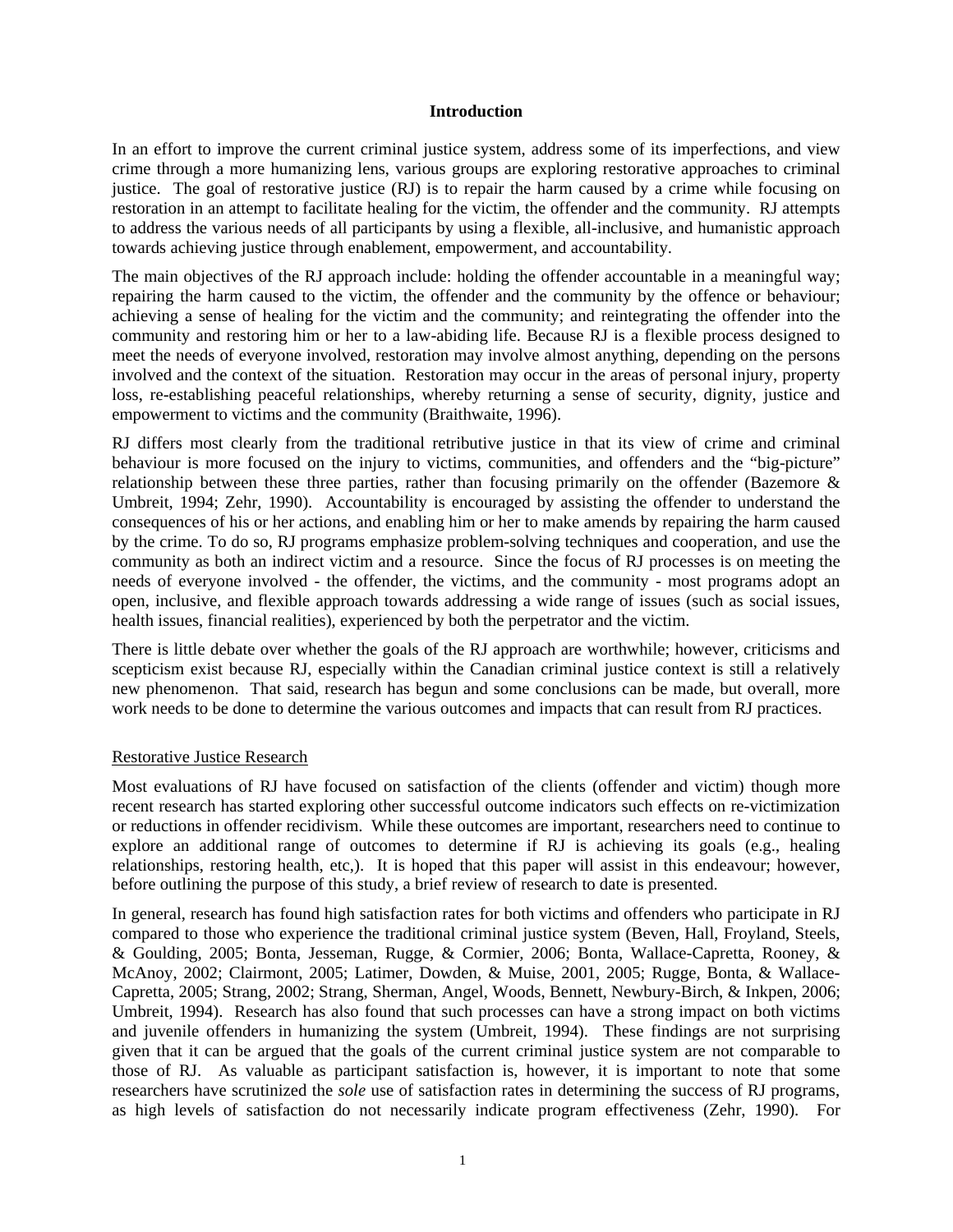example, in order to evaluate program effectiveness, *all* program goals should be examined (e.g., reducing offender recidivism, increasing overall participant well-being), not only participant satisfaction. As a result, research has moved beyond examining only client satisfaction. For example, meta-analytic reviews (Bonta et al., 2002, 2006; Latimer et al., 2001, 2005) suggest that participation in RJ programs has moderate positive effects on victim satisfaction, offender satisfaction, reduced recidivism, as well as restitution and community service compliance.

#### *Restorative Justice and Victims*

 $\overline{a}$ 

Restorative justice empowers victims by providing them with the opportunity to actively participate in the crime resolution process. Victims control the type and degree of their involvement. As already stated, victims are certainly more satisfied with the RJ approach than the traditional criminal justice system (Beven et al., 2005; Bonta et al., 2002; Latimer et al., 2001, 2005; Rugge et al., 2005; Umbreit, 1994; Wemmers & Cyr, 2005). This may not be surprising given that the current system does not empower victims to the slightest degree (apart from being given the opportunity to prepare a victim impact statement; Sullivan, 2005).

Although there is some research on RJ's effect on victims, it does not extend much past the elements of satisfaction, perceived fairness and levels of fear. Umbreit (1994) reported on the healing effects of victim-offender mediation on victims and found that 90% of victims who participated in the restorative justice process were satisfied. He compared post-meeting results to pre-meeting results and found that victims were less upset about the crime and less fearful of the offender after the victim-offender meeting than before the meeting. Although no comparison group was utilized in this study, more recent results utilizing control groups show similar results.

Strang (2002) utilized a quasi-experimental design and compared victims who experienced RJ with victims who experienced the traditional court system. She found that victims who participated in conferencing were more satisfied than victims who experienced the traditional court process. This study also examined emotional restoration and found that victims who experienced the restorative approach were less angry and less fearful post-process than pre-process. The offender accepting responsibility was a key component of the process, and in cases where this did not occur, the victims were not satisfied but instead felt re-victimized. These findings stress the importance of offender screening and voluntary participation (Strang, 2002). Moreover, this study also adds evidence to the argument that the principles of effective correctional treatment<sup>1</sup> would be beneficial in the RJ context in order to better enable facilitators to assess offender readiness and appropriateness for a victim-offender meeting.

Angel (2005) conducted one of the first studies examining the effects of restorative justice conferences on victims' post-traumatic stress symptoms (PTSS) and found that victims who participated in conferences had reduced traumatic effects of crime. Specifically, victims who had met their offender(s) in a conference had lower PTSS scores following participation in the program than control participants (both immediately after the program, and 6 months later). Furthermore, the results indicated that not only did conferences reduce the traumatic effects of crime for victims but conference participation was found to be a predictor of lower PTSS six months following participation.

Wemmers and Cyr (2005) examined the relationship between RJ and recovery from victimization. Although their design was post-victim-offender meeting, victim well-being was assessed by questioning victims as to whether program participation helped them to put the incident "behind them". Results indicated that the majority of victims felt the program did help and that they "felt better" regarding their victimization after the victim-offender meeting. Victims were questioned as to their perceived benefits of

<sup>&</sup>lt;sup>1</sup> For information on effective correctional treatment and principles and restorative justice, please see: Rugge, T. (2008). Restorative justice: What role can psychologists play? In G. Bourgon, R. K. Hanson, J.D., Pozzulo, K. Morton-Bourgon, & C. Tanasichuk (Eds.), *The Proceedings of the 2007 North American Correctional and Criminal Justice Psychology Conference* (pp. 175-178; User Report 2008-02). Ottawa: Public Safety Canada. See also: Bonta, J., Jesseman, R., Rugge, T., & Cormier, R. (2006). Restorative justice and recidivism: Promises made, promises kept? In D. Sullivan & L. Tift (Eds.), *Handbook of Restorative Justice: A Global Perspective* (pp. 108-120). New York, NY: Routledge.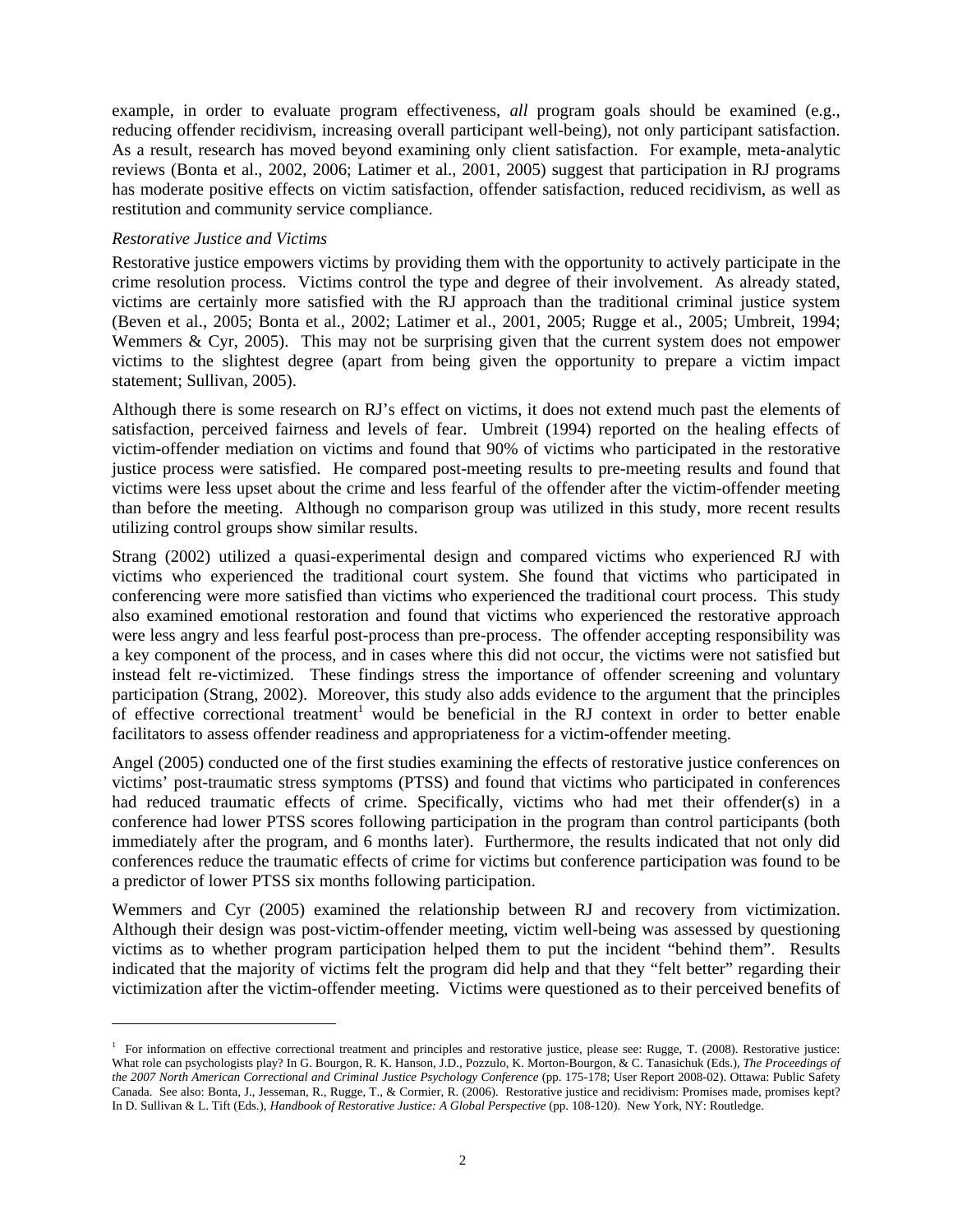participating in the process, and the majority reported psychological benefits and in some cases monetary benefits, in addition to the informational benefits. Unfortunately the authors did not expand on the "psychological" benefits so it is unclear as to the types of psychological benefits that may have resulted (e.g., reduction in fear levels, anxiety levels, etc.). Lastly, their results indicated that having "fair procedures" appears to be therapeutic for victims. Other research suggests that satisfaction and perceptions of fairness are closely related (Latimer et al., 2001; Rugge et al., 2005; Strang, 2002; Umbreit, 1994).

Strang and colleagues (Strang et al., 2006) retrospectively reviewed victim responses about their feelings before and after they met their offender. The authors examined the victim's fear of the offender, anger at the offender, and sympathy for the offender. Victims indicated a reduced sense of fear and anger and an increase in sympathy after the face-to-face meeting. Their results add to the growing evidence that, at least in cases of face-to-face meetings between the victim and the offender, victims can derive substantial benefits (Angel, 2005; Rugge et al., 2005; Sherman, Strang, Angel, Woods, Barnes, Bennett, & Inkpen, 2005; Strang, 2002; Wemmers & Cyr, 2005).

The literature on the psychological effects of RJ on participants highlights the point that "psychological" has been interpreted diversely. For example, some researchers examine the change in victims' trauma symptoms, decreases in fear, reduced desire of revenge, reduced self-blame, restoring identify and selfworth, while others explore elements of forgiveness and indicators that tap into aspects of possible revictimization. While the various indicators may be similar across different types of RJ processes, they are also somewhat dependant on the type of RJ process. For example, expectations surrounding psychological health will differ when examining experiences in post-conflict justice. In reconciliation processes, truth and healing is not always possible, and often victims are not involved directly in the outcome decisions for the perpetrators.

In sum, further research is required to examine the types of psychological benefits that victims receive from RJ. For example, what indicators are present when one "feels better"? This study seeks to further explore this area.

## *Restorative Justice and Offenders*

Turning to offenders, the majority of research has focused on the outcomes of satisfaction, compliance, and recidivism. As noted, and consistent with victims, offenders who experience RJ are more satisfied than offenders who are processed through the traditional criminal justice system (Bonta et al., 2002; Latimer et al., 2001; Rugge et al., 2005; Umbreit, 1994). A number of studies have also shown that participation in RJ processes results in reductions in recidivism. Two separate meta-analyses (Bonta et al., 2006; Latimer et al., 2001, 2005) found that participating in RJ resulted in a 7% reduction in offender recidivism. Bonta and colleagues (2006) also found that more recent studies (post-1995), studies with a high adherence to RJ principles and studies that incorporated a highly structured model, resulted in higher effects sizes (average 12% reduction in recidivism) and that RJ interventions appear to be more effective with low-risk offenders.

Little research has been conducted on the effects of RJ on offenders, beyond the outcomes of offender satisfaction, perceptions of fairness, and re-offending. Until very recently, no studies existed on the potential psychological benefits for offenders or its role in facilitating offender healing. St. Arnault (2009) examined optimism, self-efficacy, and hope in a study of 41 young offenders who participated in a RJ process and found that each variable significantly increased using a repeated-measures analysis. Jackson (2009) examined the development of guilt, shame and empathy amongst offenders who participated in a victim impact training program (though most would argue that this is a more distant form of RJ). Despite being exposed to victims describing the impact of a crime on their lives, Jackson found no offender changes on the three variables examined.

There has been substantially less research in the area of offenders and RJ when compared to victims. However, given the importance of offender reintegration, this research is definitely warranted. Although satisfaction, perceived fairness and reductions in offending are important, RJ may also offer other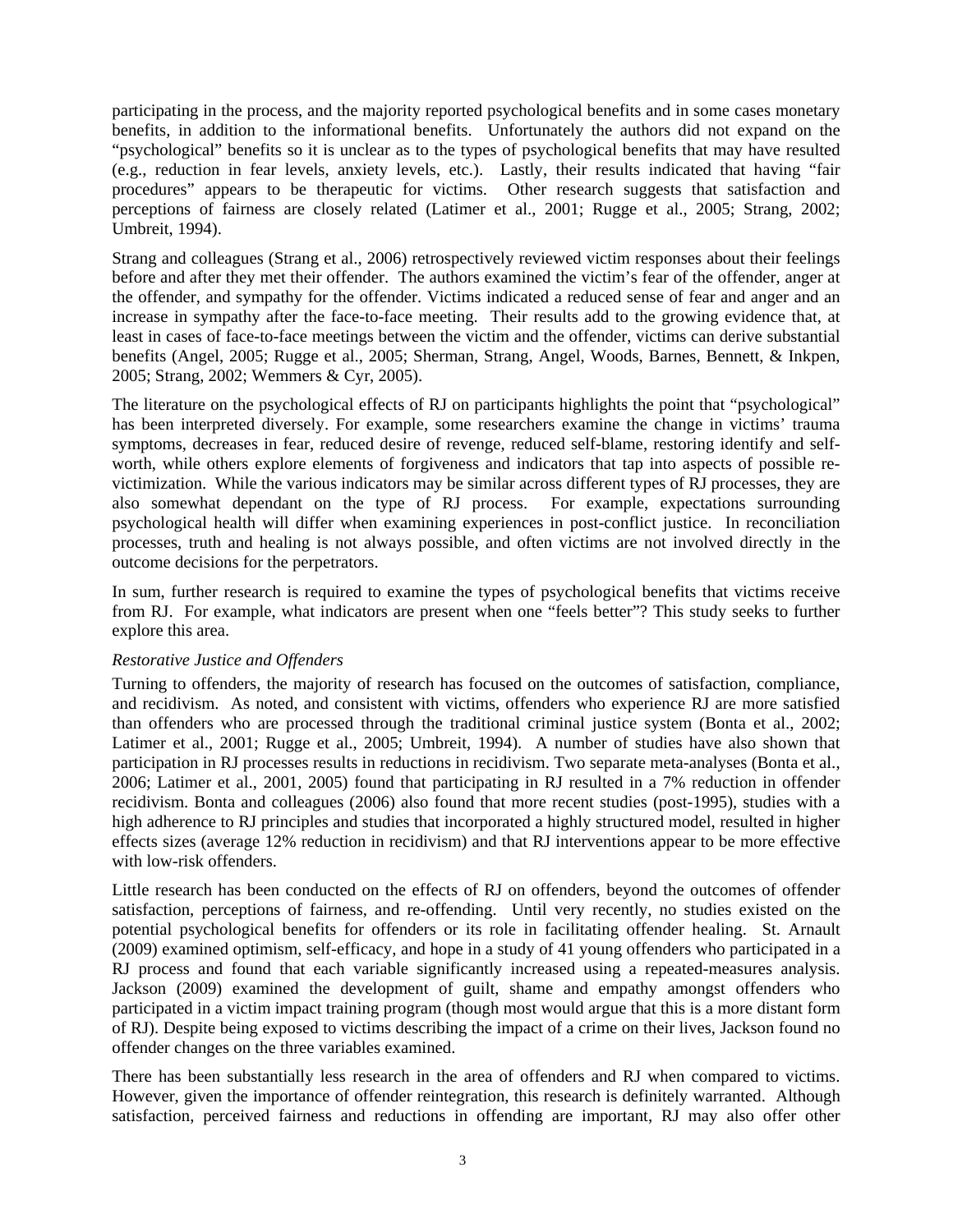advantages. RJ should be further explored as a viable option for assisting in the goal of offender reintegration, as it engages the community, the victim and the offender in collectively developing a reparation plan, with an eye to preventing future criminal activity and having the offender return to being a productive member of a prosocial and law-abiding community.

## The Current Study

Restorative justice processes may affect many areas of an individual's life. One of the argued benefits of restorative justice is that it attempts to meet the needs of participants in order to help heal the psychological harm suffered, and ultimately makes everyone "feel better". One need just review the terminology used when describing the objectives of RJ: "*to repair the harm caused by crime"*, "*healing relationships"*, "*restoring health"*, "*facilitating healing"*, etc. These objectives or program outcomes are all linked to the participants' emotional wellbeing. Although participants are meant to "feel better" upon completion of a RJ process, what exactly does this mean? The purpose of this study is to examine this question in detail. Ultimately, the study aims to expand the knowledge base in the area of RJ and explore some of its impacts. Many programs praise the positive effects of RJ and the intrinsic value of bringing the offender and victim together, arguing that something almost "magical" occurs during this encounter. Research indicates that the majority of victims and offenders are "satisfied", but satisfaction is not an indication of the effects (psychological and physical) that the RJ process has on participants. The goal of this study was to examine two areas of well-being that contribute to an individual's overall "wellness" (i.e., physical and psychological health).

Crime affects everyone, especially those involved directly in a criminal incident. Victims experience increased stress as a consequence of crime and stress levels may be heightened further, for victims and offenders alike, as a result of traditional criminal justice and restorative processes such as face-to-face meetings between victim and offender. In turn, stress can affect an individual's physical and psychological health (Brown & Harris, 1978; Dohrenwend & Dohrenwend, 1974; Lazarus & Folkman, 1984; Segerstrom & Miller, 2005). There are a number of possible indicators of physical and psychological health. Indicators of poor physical health may include the more sublime such as nausea and increased muscle tension (Leahy, Pretty, & Tenenbaum, 2003) to the more severe such as endocrine dysfunction and cardiovascular disease (Rozanski, Blumenthal & Kaplan, 1999).

Not surprisingly, stressful events may impact psychological health. Research has shown that individuals who experienced criminal victimization may experience increased anxiety (Boney-McCoy & Finkelhor, 1996; Norris, Kaniasty, & Thompson, 1997), anger and hostility (Casarez-Levison, 1992; Leahy et al., 2003; Norris et al., 1997; Wemmers & Cyr, 2005), fear or phobias (Boney-McCoy & Finkelhor, 1996; Casarez-Levison, 1992; Mezy, 1998; Strang et al., 2006; Wemmers & Cyr, 2005), embarrassment (Casarez-Levison, 1992), depression (Mezy, 1988), grief (Casarez-Levison, 1992; Leahy et al., 2003), guilt and shame (Leahy et al., 2003; Mezy, 1988), and lowered self-esteem (Norris et al., 1997). Furthermore, victims also experience alienation, flashbacks and confusion (Leahy et al., 2003; Mezy, 1988) and even dissociation (Birmes, Carreras, Ducassé, Charlet, Warner, Lauque, & Schmitt, 2001).

Placing the psychological effects of victimization into the criminal justice context, victims advocates argue that the criminal justice or court experience adds to (or exacerbates) an already stressful situation for victims as they have no control in the process (Beven et al., 2005; Campbell & Raja, 1999; Sullivan, 2005; Wemmers & Cyr, 2005; Viano, 1978). This possible re-victimization by the system is often referred to as secondary victimization, which has been defined as the worsening of an already difficult situation (Hill, 2004). When victims find their contact with the system (e.g., contact with police) "helpful", they feel more connected to others (Norris et al., 1997), whereas when victims have a negative experience, there is an increase in posttraumatic stress symptoms (Campbell, Sefl, Barnes, Adrens, Wasco, & Zaragoza-Diesfeld, 1999). There are also some studies suggesting that participating in a RJ process may decrease victims' fear levels (Rugge et al., 2005; Strang, 2002; Strang et al., 2006; Umbreit, 1994; Wemmers & Cyr, 2005). Levine (2000) has argued that victim-offender mediation may be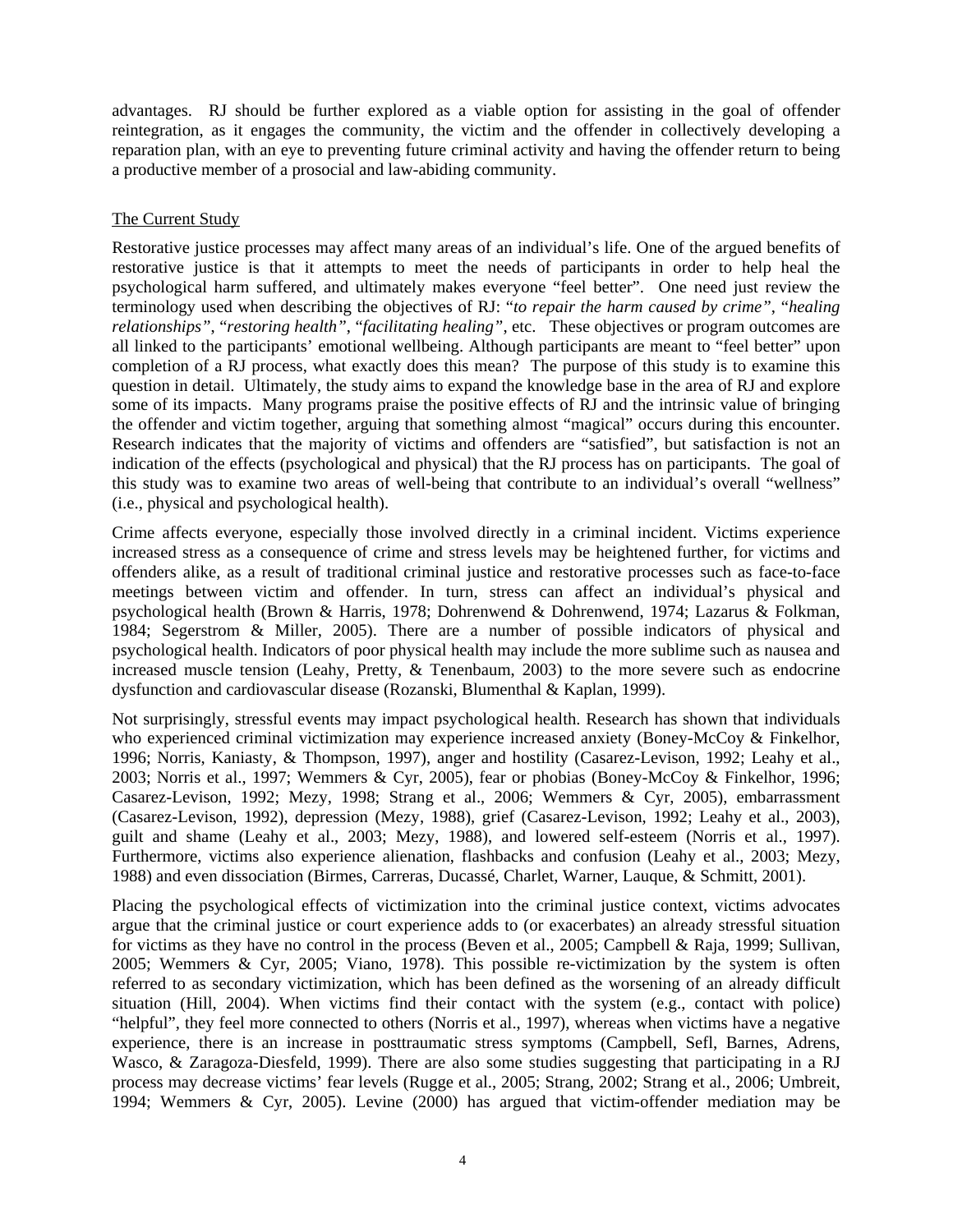therapeutic for victims as it provides them with a sense of participation and control over their lives and process – in short, RJ empowers victims. Furthermore, victims have cited that both receiving information about the case and meeting the offender is beneficial (Rugge et al., 2005; Strang, 2002; Strang et al., 2006; Umbreit, 1994; Wemmers & Cyr, 2005).

A third component of the current study examined how participant satisfaction was related to physical health and psychological health. Victims may identify different needs, offenders may make various offers of reparation, and ultimately, every case results in a unique resolution plan. Therefore, satisfaction with the process is often linked directly to the needs identified or reparations requested. It is possible that participant satisfaction may relate to other outcomes as well; for example, if a participant is not satisfied, then other beneficial outcomes (such as improved psychological health) may not be seen. Past research suggests that there is a positive association between consumer satisfaction with services and outcomes (Carlson & Gabriel, 2001; Lebow, 1982; Pandiani, Banks, & Schacht, 2001). Some (Braithwaite, 2002; Rugge et al., 2005; Rugge & Cormier, 2005) have suggested that a victim-offender meeting needs to occur for the process to be "true" restorative justice. Therefore, this study also examined whether satisfaction levels differed in participants who experience a victim-offender meeting compared to those who utilize a form of indirect mediation.

#### **Method**

#### *Participants*

The sample consisted of adults and youth who voluntarily agreed to participate in a RJ process, as well the additional evaluative component. All participants within the sample participated between April 2004 and April 2006 and were over the age of 12. Due to the small number of cases that are referred to RJ in Canada, cases were drawn from two different RJ programs running in the Ottawa, Ontario area. One program, hereafter called Program A, targeted cases of serious crime<sup>2</sup> and the other, Program B, addressed less serious cases.<sup>3</sup> Both programs were involved in comprehensive program evaluations of their services. The present study drew on data gathered from their respective program evaluations to specifically examine physical and psychological health.

#### *Materials*

 $\overline{a}$ 

Information was drawn on the following categories: (1) demographic, (2) incident, (3) physical health, (4) psychological health (including fear and safety), (5) social support and relationships, and (6) RJ elements (e.g., satisfaction, program outcome, and the type of reparation activities that were completed). For victims, incident information pertained to victimization whereas for offenders these questions were replaced with questions focusing on remorse and guilt. Additional questions were also included for offenders in order to complete an offender risk assessment. A Level of Service instrument (LSI) was used for the risk assessment. For adults, the LSI-SV (Andrews & Bonta, 1998) was used and for youth the YLS/CMI-SV (Hoge & Andrews, 2002; 2004) was used. A mix of open-ended interviews<sup>4</sup>,

<sup>&</sup>lt;sup>2</sup> Program A (The Collaborative Justice Project), in operation since 1998, addressed incidents of serious crime (e.g., robbery, assault causing bodily harm, impaired driving causing death, etc.) where the main focus was to address the harm caused and bring the affected parties together post guilty plea but before sentencing. Once a case was referred to the program (by the Crown, defence counsel, the judge, the victim, or the offender), three criteria had to be met in order for a case to be accepted: (1) the crime must be serious in nature, (2) at least one victim must be interested in receiving assistance from the program, and (3) the offender must be willing to accept responsibility (i.e., usually indicated by the offender entering a guilty plea) and to attempt to repair the harm caused by his or her criminal behaviour. Each case had at least one victim and one offender, but in some cases there were multiple victims or multiple offenders. Not all cases resulted in a victim-offender meeting within this program, as the goal was to meet the needs of the victim(s) and the offender(s) in whatever way they dictate.

<sup>&</sup>lt;sup>3</sup> Program B (The Lanark County Community Justice Project), dealt with less serious crimes and had a large number of young offenders. The criteria was not as formal as Program A's criteria, as they accepted almost all cases that were referred to them by the local police. The process involved a forum, or large circle, with all members affected by the incident present; efforts were made to involve the police and community members as well. In cases where the offender or the victim did not want to participate in a face-to-face forum, the case would not proceed as their process revolved around the forum.

<sup>&</sup>lt;sup>4</sup> The initial interview in the original program evaluation consisted of 87 items for victims or 107 items for offenders, administered by a researcher in a telephone interview. Questions were derived from a number of sources or developed by the research team in consultation with restorative justice practitioners. Many of the demographic, victimization, fear, and safety questions were extrapolated from the General Social Survey: Victimization (Statistics Canada, 1996).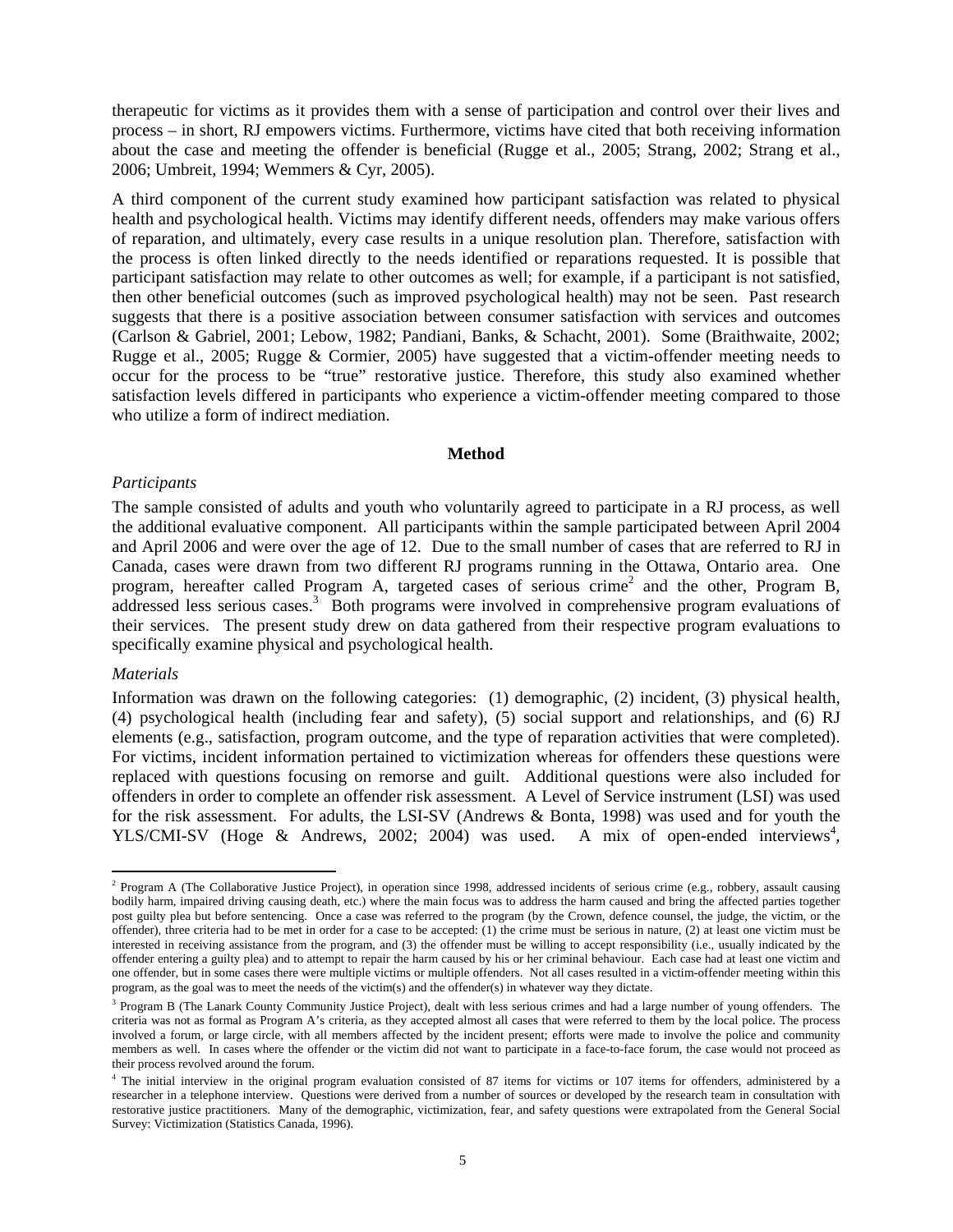questionnaires, as well as standardized instruments was used in a pre-post-test design. Lengthy interviews were conducted with victims and offenders at the beginning of the program and again at the conclusion of their participation.

There were many potential health indicators that could have been examined in the original program evaluations; however for practical reasons, the number was limited. For example, although standardized measures exist (e.g., the Psychological Well Being Scale, 84 items; Ryff, 1989), most of these measures consisted of numerous questions and took more time to complete than could be allocated. Therefore, decisions on which measures to use were based on the indicators that are typically examined in this type of research as well as discussions with program facilitators on the changes they see take place.

*Physical health questions*. A total of 18 questions pertaining to physical health were asked in the initial interview. A combination of open-ended, Likert scale and forced choice questions were used. Participant's were asked about their eating habits, sleeping habits, exercise, and substance use; areas that may have been affected by the criminal incident. There was often more than one question asked about one area, resulting in multiple indicators for one construct/variable. An 8-item Physical Health Checklist (PhC; see Appendix A) was completed based on the responses to the 18 questions in the interview.<sup>5</sup> This Checklist provided a total score, based on the number of physical health problem areas that were indicated by the participant during the interview. Six of the PhC items were scored on a 3-point scale (0  $=$  *no problem*,  $1 =$  *some problem*,  $2 =$  *major problem*) and two items were scored on a 2-point scale (0  $=$ *no problem*, 1 = *some problem,* which was coded more as a "yes/no" item). Higher scores indicated a higher number of physical health problems.

*Psychological health questions.* Thirty-three questions were related to psychological health in the initial interview. Again, a combination of open-ended, Likert scale and forced choice questions were used. Interview questions pertained to feelings of safety, fear, and various other psychological health areas that may have been affected by the criminal incident. As with physical health, the number of psychological health indicators was compiled and summed in a Psychological Health Checklist (PsC; see Appendix B), which consisted of 17 items. Higher scores indicate more psychological health problems. Nine of PsC items were scored on a 3-point scale (0 = *no problem*, 1 = *some problem*, 2 = *major problem*) and eight items were scored on a 2-point scale  $(0 = no problem, 1 = some problem, again similar to a "ves/no"$ item). Again, there were several interview questions that tapped into the same construct. For example, there were several questions on feelings of safety; therefore, all responses were reviewed and considered when coding the "feelings of safety" Checklist item.

## *Procedure*

 $\overline{a}$ 

At the commencement of every new case into the RJ program, each offender and victim who agreed to participate was asked by the facilitator for his or her voluntary participation in the research study. Typically, the program facilitator made first contact with a potential program participant over the phone. The program particulars were explained and if the individual was interested in learning more about the program, a meeting was arranged. Once the client agreed to participate in the program, the facilitator introduced the research component.

Facilitators explained the purpose of the study and clients were assured of confidentiality, specifically that none of the information shared with researchers would be shared with any program staff. Once consent was obtained, the facilitator notified the researchers who scheduled an interview with the client. The interview took approximately 45 to 60 minutes to complete, depending on the length of the participant's responses.

A RJ process could take weeks or months, depending on the design of the program in question, the seriousness of the crime, the extent of the harm caused to the victim, and potential delays or conflicts with the traditional court system. As a result, there was no expectation that the period of time between interviews would be consistent across participants. However, the study was designed for interviews to be

<sup>&</sup>lt;sup>5</sup> To review the 18 questions pertaining to physical health, or the 33 questions pertaining to psychological health, please refer to Rugge (2006).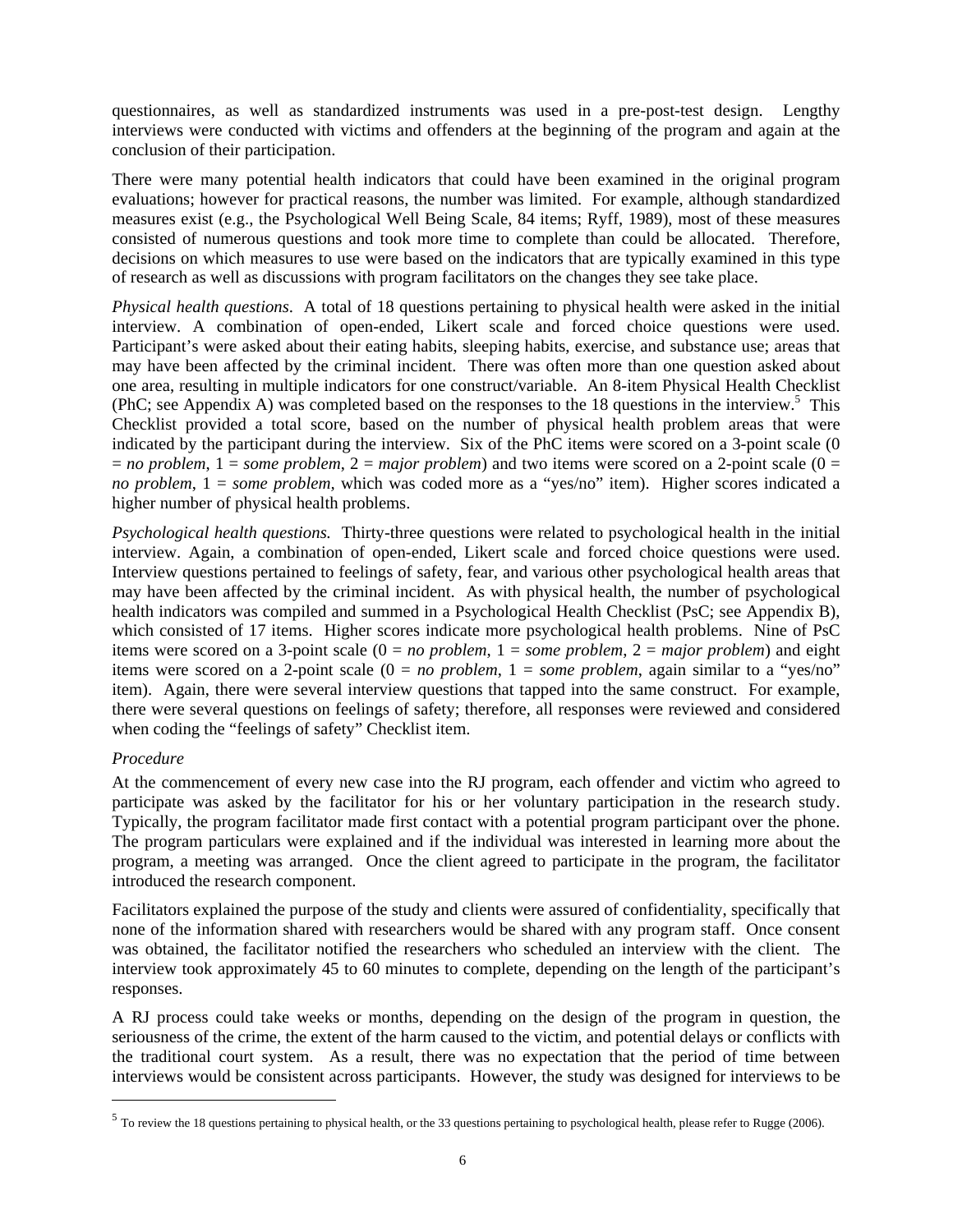conducted pre-program and post-program, regardless of the length in between. Facilitators were asked to inform researchers once the case was considered "closed" for the purposes of program, so that the postprogram interview could be completed. A closed case typically meant that sentencing had occurred (or charges were withdrawn) and there was no more expected contact with the clients. The post-program interview took approximately 30 to 45 minutes to complete. Although the original intention was to conduct post-program interviews in person, due to feedback received during the pilot period over scheduling and participant preferences, the procedure was changed and all post-program interviews were completed over the telephone.

For the purposes of this study, the two health Checklists were completed on the information gathered from every interview. A total of 368 Checklists were completed (2 Checklists per interview, 184 interviews). Interrater processes were conducted on all 368 Checklists, consisting of 4,600 items, and interrater agreement was found to be 99.9%.

One of the potential limitations of this study was that there was no formal control group. A typical control group would consist of individuals who experienced the traditional criminal justice system rather than a RJ process, allowing for comparisons to be made across the two groups. The current study was designed to examine participant changes that were based within the restorative justice philosophy. The comparisons that are important therefore are those *within* the process (e.g., full restorative justice service, some restorative justice service, little restorative justice service), rather than a comparison *to* a nonrestorative justice process.

Another potential concern was the use of data from two different programs. However, discussions with program staff, participants, and fellow researchers, suggested that many of the issues in RJ processes are similar. Although both programs approached RJ in a different way (e.g., large conference versus victimdriven/decided face-to-face victim-offender meeting or indirect communication), the main restorative goals of the two programs were the same, thereby allowing us to use data from the two samples. Furthermore, by incorporating one program that dealt with more serious crimes and another with less serious crime, we were able to make comparisons according to crime severity. The final aspect of the study design was that both victims and offenders were included. While victims and offenders are inherently different, they share some of the same issues and concerns within the RJ context. The goals of RJ pertain to victims, offenders and the community – *all* of those affected by a crime. Therefore, it was judged appropriate to include all participants who engaged in the restorative justice process.

#### **Results**

#### *Sample Descriptives*

Ninety-two participants (50 victims and 42 offenders) comprised the total sample, with 58 participants (32 victims and 26 offenders) from the program that dealt with more-serious cases (Program A) and 34 participants (18 victims and 16 offenders) from the program that dealt with less-serious cases (Program B). Slightly more than half (52%) were young offenders (i.e., age less than 18 years). The sample consisted mostly of males (72.8%,  $n = 67$ ), with participants ranging in age from 13 years to 65 years of age (average age of 30.27 years;  $SD = 15.01$ ). There was a significant difference in the average age between the victims and offenders with the majority of victims being in their late thirties and the majority of offenders being less than twenty years of age ( $M = 39.2$  years,  $SD = 6.5$ , and  $M = 19.7$  years,  $SD =$ 14.4, respectively;  $t(90) = -8.60$ ,  $p < 001$ ). Examining victims and offenders separately, there were significant differences between victims and offenders on level of education and employment. Significantly more victims were employed (70.0%) when compared to offenders (21%;  $\chi^2$  (2,  $N = 92$ ) = 23.09,  $p < .001$ ) and victims also had a significantly higher level of education ( $\chi^2$  (2,  $N = 92$ ) = .89,  $p <$ .001). Almost all (96.7%) of the participants were Caucasian. Table 1 outlines the personal-demographic information of the participants in greater detail.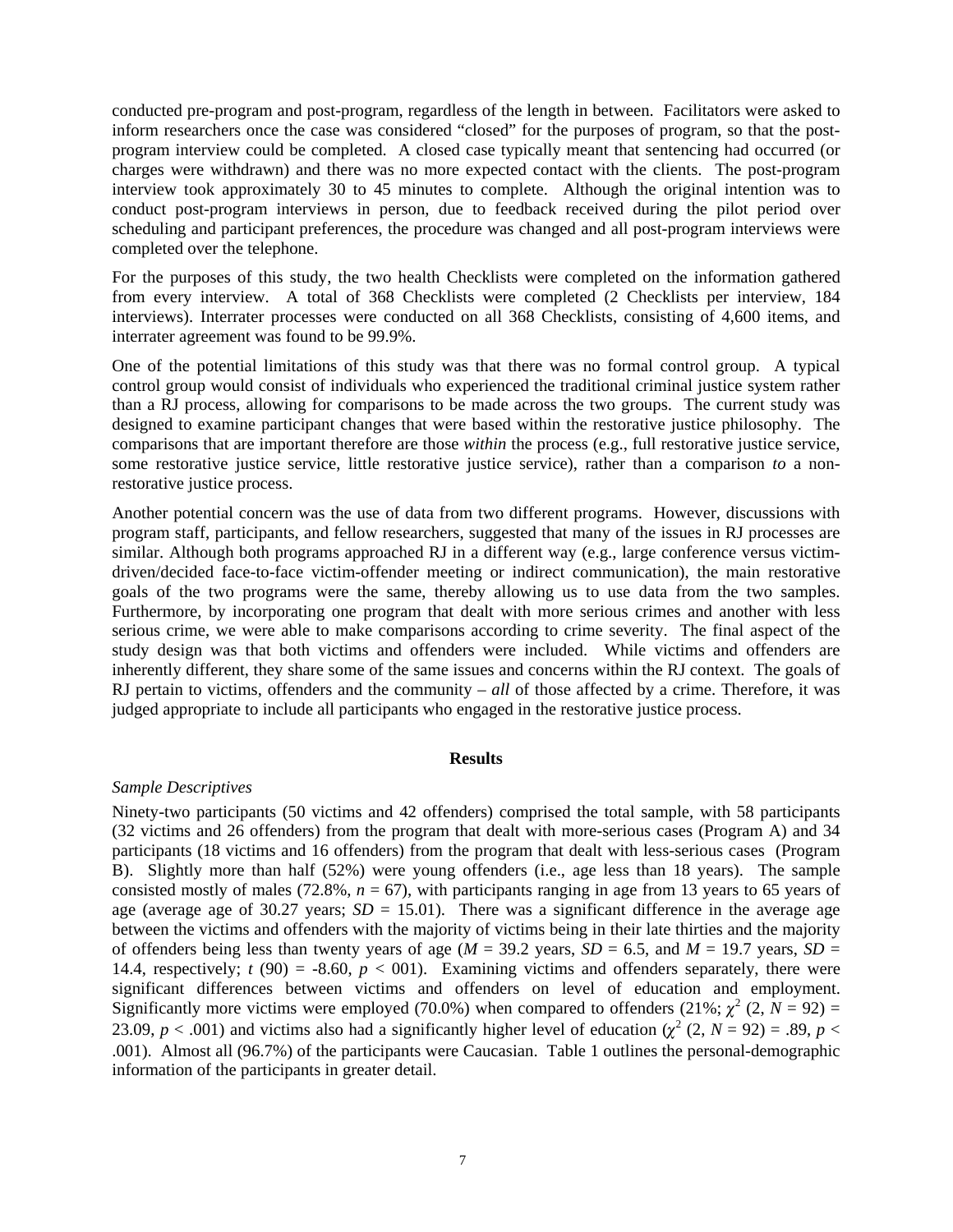|                         |                                                                 |                                                               |                                                                 |                                                             | $t/\chi^2$ |            |
|-------------------------|-----------------------------------------------------------------|---------------------------------------------------------------|-----------------------------------------------------------------|-------------------------------------------------------------|------------|------------|
|                         |                                                                 | Victim                                                        | Offender                                                        | Total                                                       | Group      | Program    |
|                         |                                                                 |                                                               | % (n)                                                           |                                                             |            |            |
| Age:                    | Under 18<br>18-29<br>30-39<br>40-49<br>50 and over              | 8.0<br>(4)<br>(8)<br>16.0<br>20.0(10)<br>30.0(15)<br>26.0(13) | 45.2 (19)<br>47.6 (20)<br>$4.8$ (2)<br>(1)<br>2.4<br>(0)<br>0.0 | 25.0(23)<br>30.4 (28)<br>13.0 (12)<br>17.4 (16)<br>14.1(13) | $-8.60***$ |            |
| <b>Offender Status:</b> | Adult<br>Youth                                                  |                                                               | 47.6 (20)<br>52.4 (22)                                          | 47.6 (20)<br>52.4 (22)                                      |            | $12.78***$ |
| Gender:                 | Male<br>Female                                                  | 66.0(33)<br>34.0(17)                                          | 81.0 (34)<br>19.0 (8)                                           | 72.8 (67)<br>27.2(25)                                       |            |            |
| Race:                   | Caucasian<br>Aboriginal<br><b>Black</b><br>Other                | 100.0 (50)<br>$0.0\,$<br>(0)<br>(0)<br>0.0<br>0.0<br>(0)      | 92.9 (39)<br>2.4(1)<br>(1)<br>$2.4\,$<br>2.4(1)                 | 96.7 (89)<br>1.1(1)<br>1.1<br>(1)<br>1.1<br>(1)             |            |            |
| Education:              | Less than grade 12<br>High School Diploma<br>College/University | 10.0(5)<br>8.0(4)<br>82.0 (41)                                | 73.8 (31)<br>7.1(3)<br>19.0 (8)                                 | 39.1 (36)<br>$7.6$ (7)<br>53.3 (49)                         | $.89***$   |            |
| Employment:             | Student<br>Employed<br>Homemaker/Retired/Other                  | $16.0$ $(8)$<br>70.0 (35)<br>14.0(7)                          | 57.1(24)<br>21.4(9)<br>21.4(9)                                  | 34.8 (32)<br>47.8 (44)<br>17.4 (16)                         | 23.09***   |            |
| Marital Status:         | Single<br>Married/Common Law<br>Separated/Divorced/Widow        | 26.0(13)<br>64.0 (32)<br>$10.0$ (5)                           | 90.5 (38)<br>7.2(3)<br>2.4(1)                                   | 55.4(51)<br>38.0 (35)<br>6.5<br>(6)                         | $-.88***$  |            |

*Table 1. Personal-Demographic Characteristics of Victims, Offenders and Total Sample* 

\*\*\*  $p < .001$ , \*\*  $p < .01$ , \* $p < .05$ .

Seventy-one percent (70.7%) of participants participated in a victim-offender meeting, a circle, or a forum. In cases where there was no victim-offender meeting, it was because the victim was not interested in meeting with the offender, but was interested in pursuing non-meeting restorative options (e.g., receiving a letter of apology or indirect communication through the caseworker). Table 2 provides more details on criminal justice indicators for the samples. Overall, 50.0% of offenders  $(n = 21)$  were found to be low-risk. As expected, Program A had slightly more moderate-risk offenders and was the only program to have any high-risk offenders. Although the offender risk breakdown varied across programs, the differences were not statistically significant. There was also no difference on whether an offender had any previous convictions or on type of index offence  $(\chi^2 (3, N = 42) = .51, p = .07)$ . Although not a significant difference, the Program A sample consisted of more crimes against the person (80.8%) than the sample from Program B (50.0%). Furthermore, the person-based crimes in Program A were more serious than the person-based crimes in Program B. Program A had crimes that included robbery and assaults causing bodily harm, whereas in Program B, the crimes against the person category consisted solely of common assaults.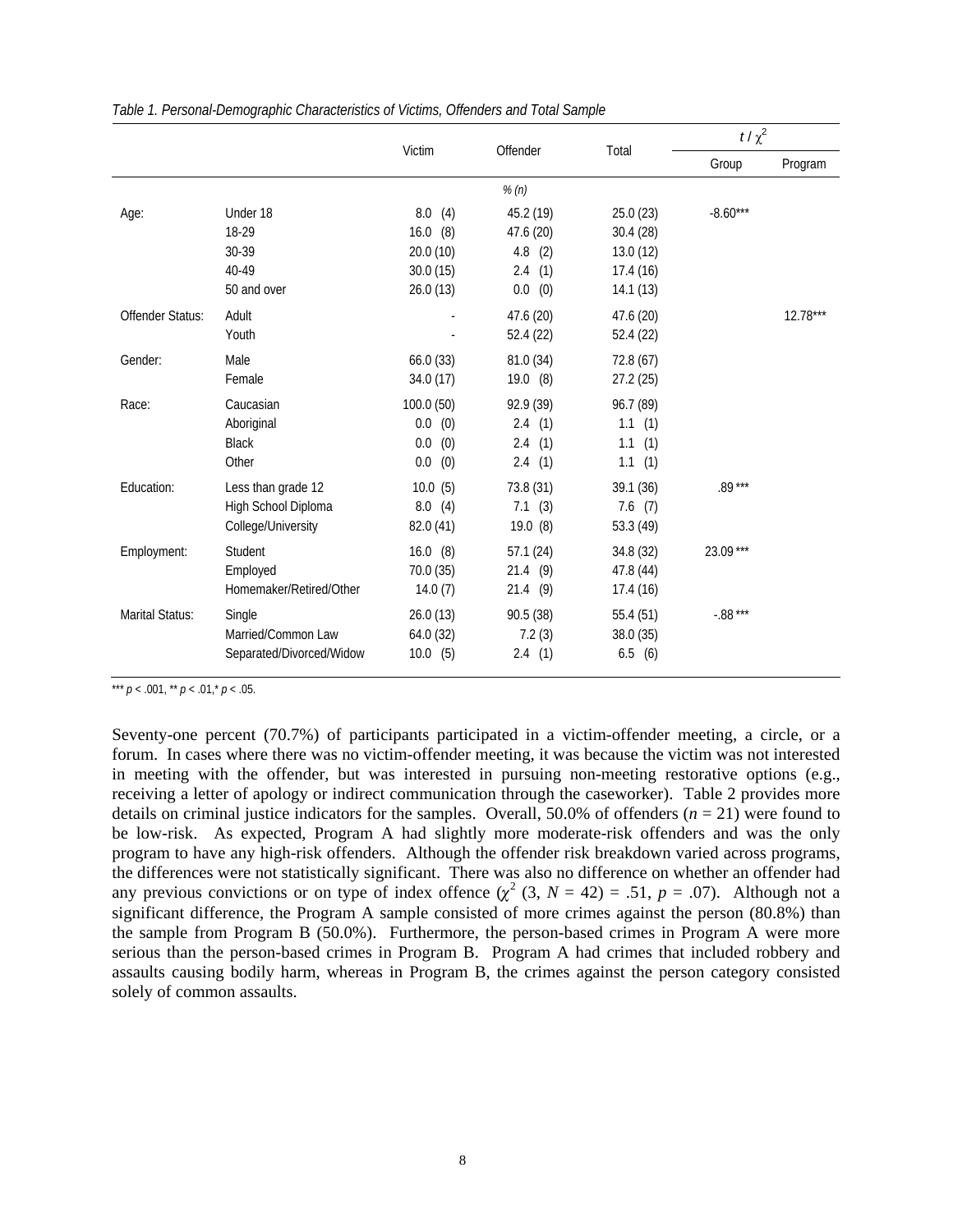| Characteristic               |                                                       | Program A<br>$n = 26$ | Program B<br>$n = 16$ | Total<br>$N = 42$ |
|------------------------------|-------------------------------------------------------|-----------------------|-----------------------|-------------------|
|                              |                                                       |                       | % (n)                 |                   |
| Offence Category:            | Person                                                | 80.8 (21)             | 50.0(8)               | 69.0 (29)         |
|                              | Property                                              | $11.5$ (3)            | 43.8 (7)              | 23.8 (10)         |
|                              | <b>Morals</b>                                         | (0)<br>0.0            | 6.3(1)                | 2.4(1)            |
|                              | Driving                                               | (2)<br>7.7            | 0.0(0)                | $4.8$ (2)         |
| Type of Offence:             | Robbery                                               | 15.4(4)               | 0.0(0)                | 9.5(4)            |
|                              | Assault CBH/Weapon/Aggravated                         | 30.8(8)               | 0.0(0)                | 19.0 (8)          |
|                              | <b>Uttering threats</b>                               | 7.7(2)                | 0.0(0)                | 4.8(2)            |
|                              | Assault                                               | 15.4(4)               | 43.8<br>(7)           | 26.2(11)          |
|                              | Impaired/Dangerous Driving/CBH/Death                  | 7.7(2)                | 0.0<br>(0)            | 4.8<br>(2)        |
|                              | Property with Violence (classified as Person offence) | 11.5(3)               | 6.3<br>(1)            | 9.5<br>(4)        |
|                              | Property                                              | 11.5(3)               | 43.8<br>(7)           | 23.8 (10)         |
|                              | Other                                                 | 0.0(0)                | 6.3<br>(1)            | 2.4(1)            |
| Disposition*:                | Custody                                               | 0.0(0)                | 0.0<br>(0)            | $0.0\,$<br>(0)    |
|                              | <b>Conditional Sentence</b>                           | 34.6 (9)              | 0.0<br>(0)            | (9)<br>21.4       |
|                              | Suspended Sentence                                    | 11.5(3)               | 0.0<br>(0)            | 7.1<br>(3)        |
|                              | Probation                                             | 50.0(13)              | (0)<br>0.0            | 31.0(13)          |
|                              | Fine/Restitution                                      | 19.2(5)               | (0)<br>0.0            | $11.9$ (5)        |
|                              | <b>Community Service</b>                              | 30.8<br>(8)           | 31.3<br>(5)           | 31.0(13)          |
|                              | Withdrawn                                             | 38.5 (10)             | 62.5(10)              | 47.6 (20)         |
|                              | Pending/Unknown                                       | 3.8(1)                | 25.0<br>(4)           | $11.9$ (5)        |
| <b>Risk Level:</b>           | Low $(0-2)$                                           | 50.0(13)              | 50.0<br>(8)           | 50.0(21)          |
|                              | Moderate (3-5)                                        | 38.5 (10)             | 50.0<br>(8)           | 42.9 (18)         |
|                              | $High (6-8)$                                          | $11.5$ (3)            | 0.0<br>(0)            | 7.1(3)            |
| <b>Previous Convictions:</b> |                                                       | 7.7<br>(2)            | 0.0<br>(0)            | 4.8<br>(2)        |

*Table 2. Type of Index Offence, Disposition and Offender Risk Level Characteristics* 

Note. \*Categories are not mutually exclusive.

#### *Program Characteristics*

Despite many similarities between the two, the programs also differed on some aspects. First, as indicated earlier, Program B dealt with less serious crimes whereas Program A dealt with more serious crimes (as can be seen in Table 2). Second, the average time in the program differed, with the duration of Program A ( $M = 114.64$  days,  $SD = 71.34$ ) being longer than Program B ( $M = 85.29$  days,  $SD = 57.74$ ), though this difference was not statistically significant ( $t$  (84) = 1.90,  $p = .06$ ). Overall (i.e., for both programs combined), the average time from starting the program to last contact was 105 days ( $M =$ 105.08,  $SD = 68.32$ ), with a range from 13 days to 338 days.

There is often a long delay from the offence date to the time when the case comes to court, or is referred to a RJ program. While this was the case for Program A (as the serious cases were usually referred to the program from the courts), this was not the case for Program B. In the small community where this program operated, program staff worked closely with the police, and often cases were referred pre-charge, shortly after the offence occurred. The number of days from offence date to program start date averaged 40 days (*M* = 40.13, *SD* = 24.55) for Program B and 198 days (*M* = 197.81, *SD* = 102.90) for Program A  $(t (32) = 7.18, p < .001)$ .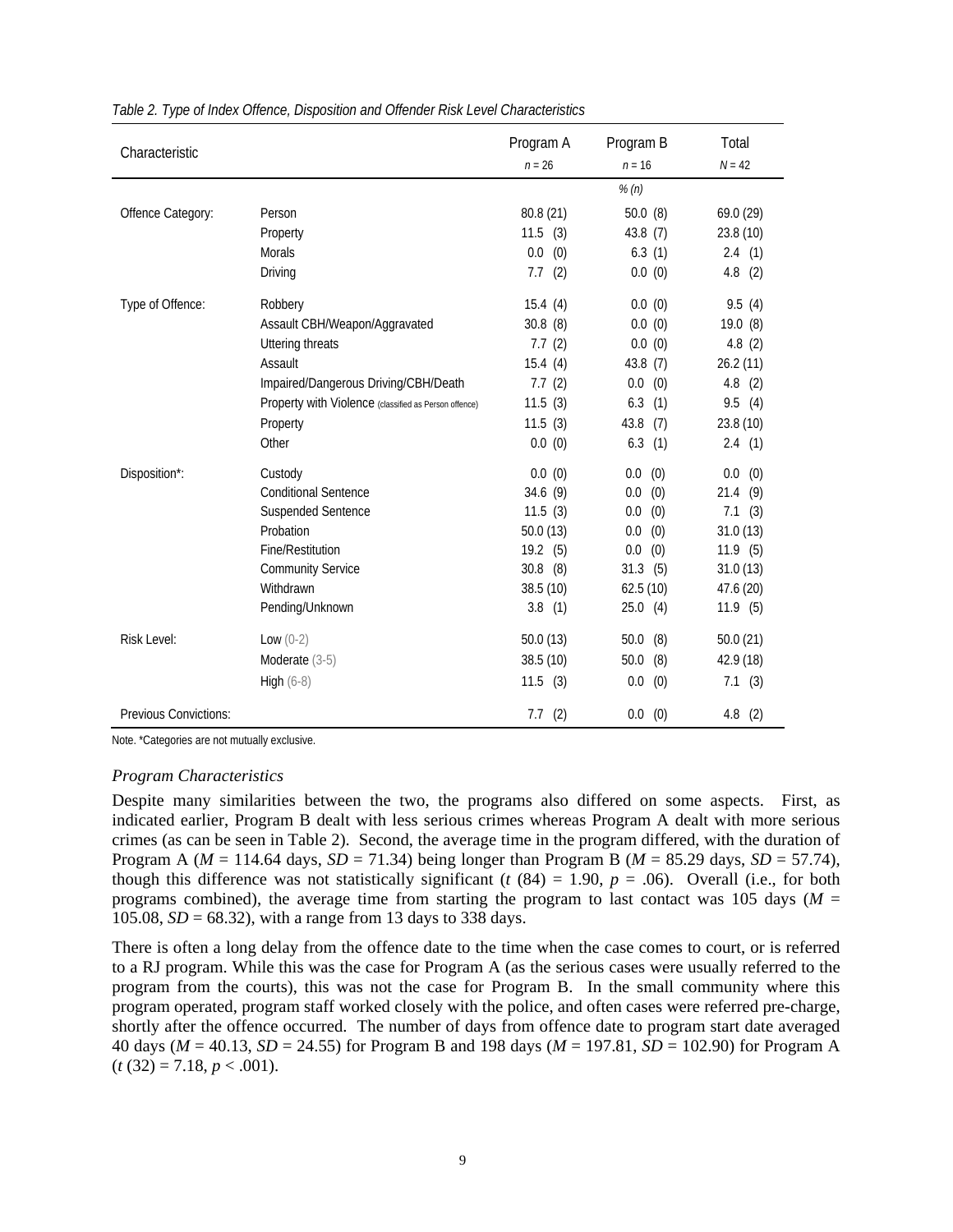#### *Physical Health and Psychological Health*

Pre-program scores on both Checklists were strongly associated with their respective post-program scores (PhC:  $r = .50$ ,  $p < .001$ ; PsC:  $r = .71$ ,  $p < .001$ ). In addition, physical health (PhC) at pre-program was strongly correlated with psychological health (PsC) at both pre- and post-program ( $r = .49$ ,  $p < .001$ ;  $r =$ .43,  $p < .001$ ; respectively). Physical health (PhC) at post-program was also correlated with psychological health (PsC) at pre- and post-program, but to a lesser degree.

Table 3 outlines the differences on these two measures between victims and offenders, as well as differences from pre-program to post-program on the two measures. Figure 1 provides a visual depiction of change over time. Lower scores were apparent on both the PhC and the PsC at post-program. A repeated measures analysis was used to examine the differences over time (pre-post) and between groups (victim- offender). There was a significant main effect of time  $(F(3, 88) = 42.67, p < .001)$  and group (*F*  $(3, 88) = 5.89$ ,  $p < .001$ ), but no interaction effect between time and group. The differences over time were significant for both physical health  $(F(1, 90) = 7.62, p < .01)$  and psychological health  $(F(1, 90) = 7.62, p < .01)$ 129.79,  $p < .001$ ).

Significant differences between victims and offenders were found for psychological health  $(F(1, 90) =$ 7.97,  $p < .01$ ) but not for physical health (*F* (1, 90) = 2.86,  $p = .094$ ). Offenders had a higher number of psychological health problems (i.e., higher scores on the PsC) than victims. The effect size for physical health (.03) is considered small-medium, therefore, it may be that the sample was not large enough to detect the differences between groups.

| Measure                                      | Pre-program | Post-program |
|----------------------------------------------|-------------|--------------|
| Physical Health Checklist Scores (0-12)      | M(SD)       | M(SD)        |
| <b>Victims</b>                               | 1.20(1.36)  | 0.80(1.23)   |
| <b>Offenders</b>                             | 1.74(1.86)  | 1.21(1.77)   |
| Total                                        | 1.45(1.62)  | 0.99(1.51)   |
| Psychological Health Checklist Scores (0-26) |             |              |
| <b>Victims</b>                               | 5.42(3.42)  | 1.90(2.73)   |
| <b>Offenders</b>                             | 7.50(4.83)  | 3.86(3.87)   |
| Total                                        | 6.37(4.23)  | 2.79(3.42)   |

*Table 3. PhC and PsC Scores from Pre-program to Post-program by Group* 



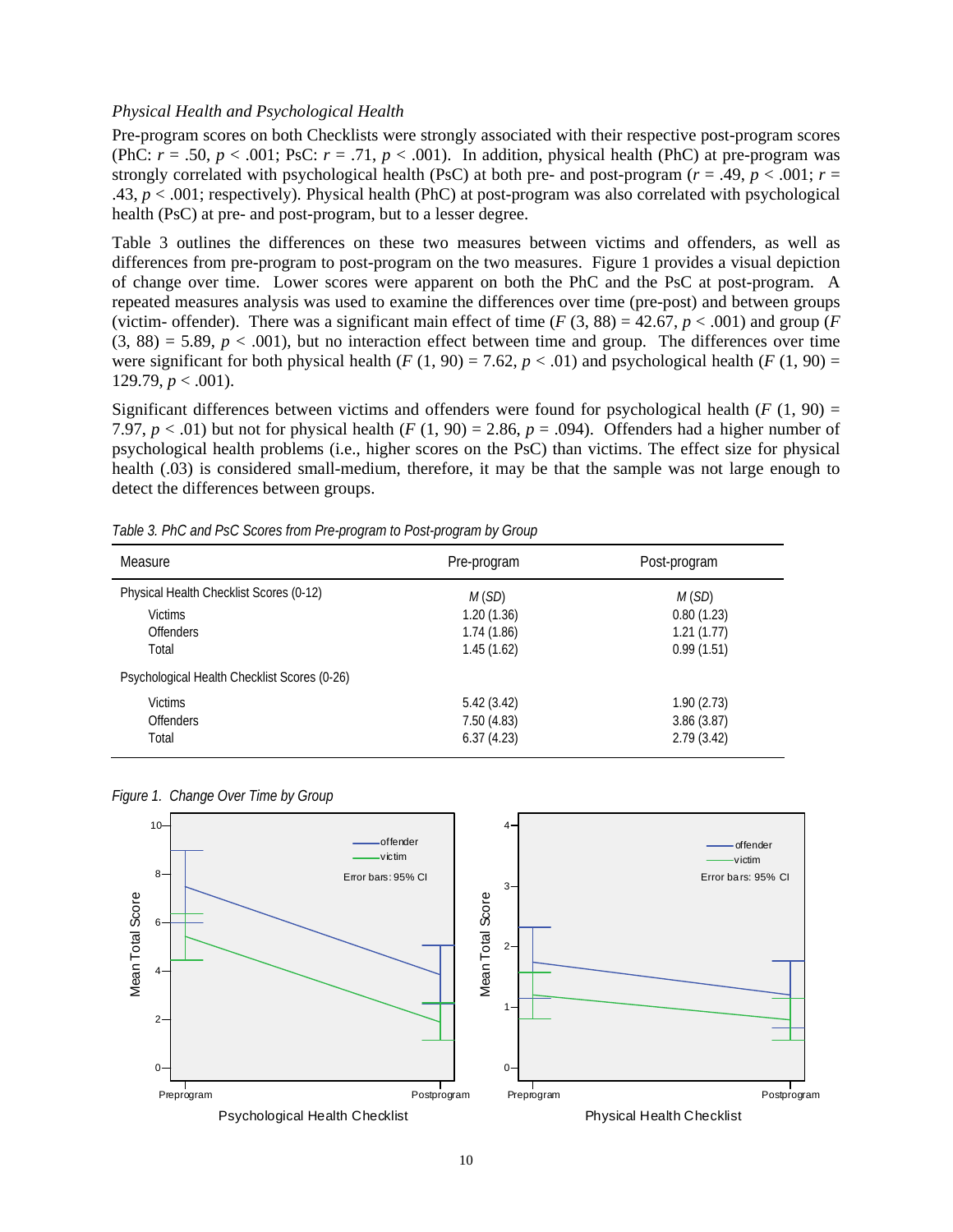A number of variables may have been related to the PhC and the PsC total scores. Therefore, ANOVA and t-test analyses were used to compare the total scores of the PhC and PsC across age, gender, offence type, offender risk level, as well as satisfaction and whether a victim-offender meeting occurred. Table 4 illustrates the results in detail. Participants who experienced a victim-offender meeting had significantly higher PsC scores at pre-program ( $t$  (90) = -3.21,  $p < .01$ ) and at post-program ( $t$  (90) = -3.16,  $p < .01$ ) than participants who did not experience a victim-offender meeting. There was no significant difference on the amount of psychological health change between the meeting and no-meeting groups  $(t(90) = -72$ ,  $p = .48$ ). No other significant differences were found among the variables selected.

|                       | PhC         |         |              | PsC     |             |           |              |           |
|-----------------------|-------------|---------|--------------|---------|-------------|-----------|--------------|-----------|
|                       | Pre-program |         | Post-program |         | Pre-program |           | Post-program |           |
|                       | M(SD)       | F/t     | M(SD)        | F/t     | M(SD)       | F/t       | M(SD)        | F/t       |
| Age                   |             | .36     |              | .65     |             | 1.95      |              | 1.05      |
| Under 18 $(n = 23)$   | 1.23(1.32)  |         | .70(1.52)    |         | 5.52(3.40)  |           | 2.39(2.57)   |           |
| 18-29 $(n = 28)$      | 1.64(1.93)  |         | 1.00(1.44)   |         | 7.64(4.27)  |           | 3.57(3.58)   |           |
| 30 & over $(n = 41)$  | 1.41(1.57)  |         | 1.15(1.56)   |         | 5.98(4.51)  |           | 2.49(3.70)   |           |
| Gender                |             | $-1.14$ |              | $-.97$  |             | $-1.21$   |              | $-1.25$   |
| Male $(n = 67)$       | 1.33(1.68)  |         | .90(1.48)    |         | 6.04(4.35)  |           | 2.52(3.25)   |           |
| Female $(n = 25)$     | 1.76(1.42)  |         | 1.24(1.59)   |         | 7.24(3.83)  |           | 3.52(3.81)   |           |
| Offence Type          |             | $-0.82$ |              | $-52$   |             | $-1.84$   |              | $-.31$    |
| Person ( $n = 58$ )   | 1.55(1.66)  |         | 1.05(1.69)   |         | 6.98(4.24)  |           | 2.65(3.36)   |           |
| Non-Person $(n = 34)$ | 1.26(1.56)  |         | .88(1.15)    |         | 5.32(4.06)  |           | 2.88(3.15)   |           |
| <b>Risk Level</b>     |             | $-1.79$ |              | $-1.14$ |             | $-1.26$   |              | $-2.26$   |
| Low $(n = 21)$        | 1.24(1.51)  |         | .90(1.51)    |         | 6.57(4.18)  |           | 2.57(2.64)   |           |
| Med/High $(n = 21)$   | 2.24(2.07)  |         | 1.52 (1.99)  |         | 8.43 (5.34) |           | 5.14(4.50)   |           |
| Satisfaction          |             | $-1.40$ |              | $-0.97$ |             | $-1.59$   |              | .90       |
| Less $(n = 20)$       | 1.00(1.41)  |         | .70(1.53)    |         | 5.05(2.87)  |           | 3.40(3.62)   |           |
| More $(n = 72)$       | 1.57(1.66)  |         | 1.07(1.50)   |         | 6.74(4.48)  |           | 2.63(3.37)   |           |
| V-O Meeting           |             | .15     |              | $-0.65$ |             | $-3.21**$ |              | $-3.16**$ |
| Yes $(n = 62)$        | 1.46(1.57)  |         | .92(1.36)    |         | 5.35(3.30)  |           | 1.95(2.50)   |           |
| No $(n = 27)$         | 1.41(1.76)  |         | 1.15(1.83)   |         | 8.81 (5.19) |           | 4.81(4.43)   |           |

*Table 4. Examination of Other Variables Potentially Relating to PhC and PsC* 

\*\*\*  $p < .001$ , \*\*  $p < .01$ , \*  $p < .05$ .

*Physical health.* As indicated earlier, there was a significant change in physical health from pre-program to post-program, as measured by the total score on the PhC  $(F (1, 90) = 7.62, p < .01)$ ; however, there were no significant differences between victims and offenders on total score. Table 5 provides the breakdown of Checklist items, by group, over time. Examining each item separately through the use of chi-square analyses, using the bonferroni correction to adjust for alpha ( $\alpha = .05 \div 8$  tests = 0.00625), a significant difference existed between victims and offenders on only one item, "illegal drug use"; this significant difference was present at the post-program  $(\chi^2 (2, N = 92) = -1.00, p < .01)$ , with offenders reporting more illegal drug use than victims. Regarding physical health, a significant positive change was expected from pre-program to post-program and this was found as evidenced by decreased scores on the PhC post-program. A repeated-measures analyses indicated that there was a significant change in the PhC scores  $(F(1, 90) = 7.62, p < .01)$  with lower scores at program completion.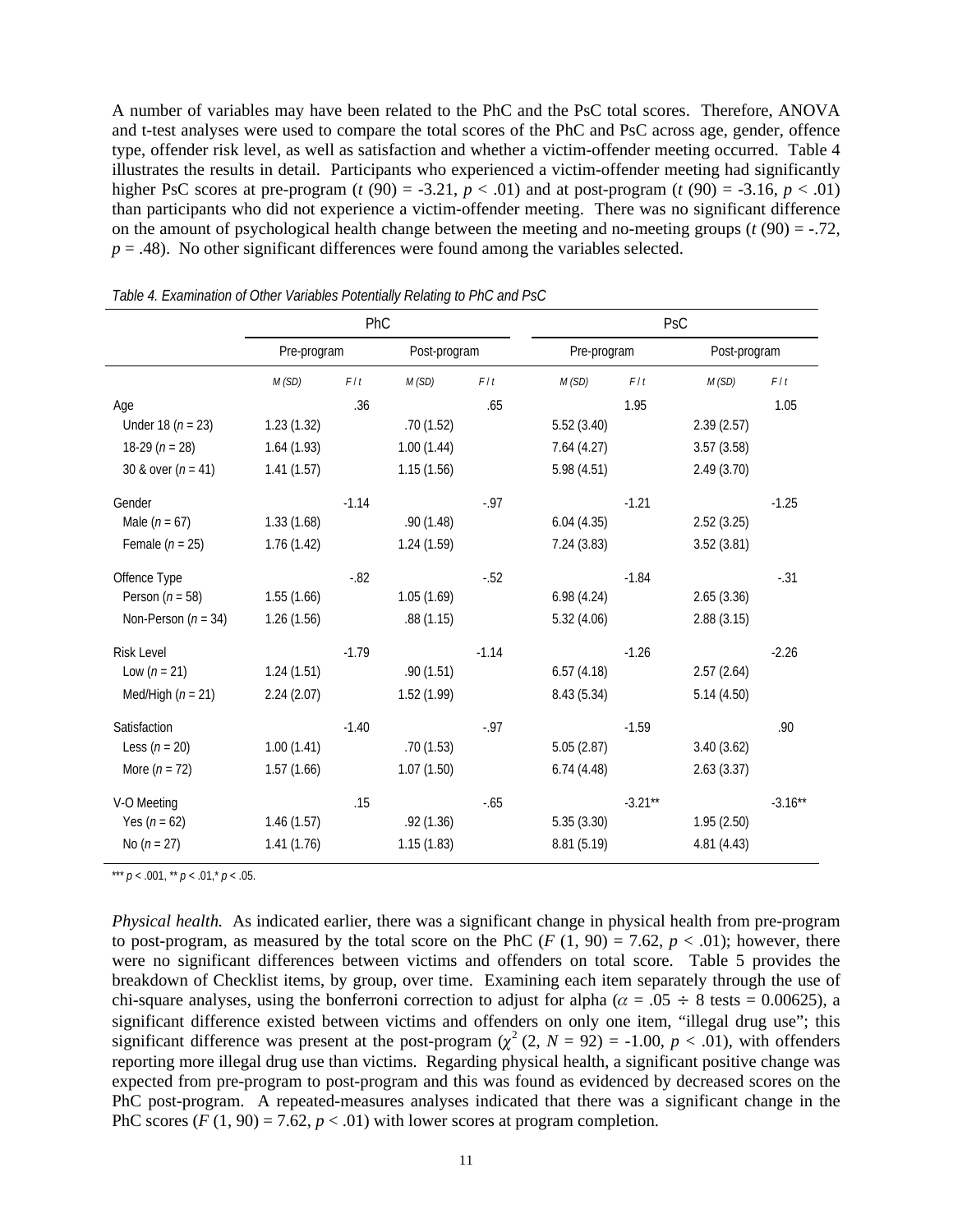| Physical Health                    |            | Pre-program  |                |            | Post-program   |                |
|------------------------------------|------------|--------------|----------------|------------|----------------|----------------|
| Checklist Item                     | No Problem | Some Problem | Major Problem  | No Problem | Some Problem   | Major Problem  |
| 1. Sleeping                        |            | % (n)        |                |            | % (n)          |                |
| <b>Victims</b>                     | 66.0 (33)  | (2)<br>4.0   | 30.0(15)       | 80.0 (40)  | 2.0<br>(1)     | 18.0<br>(9)    |
| <b>Offenders</b>                   | 61.9(26)   | (5)<br>11.9  | 26.2(11)       | 81.0 (34)  | (1)<br>2.4     | 16.7<br>(7)    |
| Total                              | 64.1 (59)  | (7)<br>7.6   | 28.3 (26)      | 80.4 (74)  | 2.2<br>(2)     | 17.4 (16)      |
| 2. Eating Habits                   |            |              |                |            |                |                |
| <b>Victims</b>                     | 94.0 (47)  | 6.0(3)       |                | 96.0(48)   | 4.0<br>(2)     |                |
| <b>Offenders</b>                   | 81.0 (34)  | $19.0$ $(8)$ |                | 92.9 (39)  | (3)<br>7.1     |                |
| Total                              | 88.0 (81)  | 12.0(11)     |                | 94.6 (87)  | (5)<br>5.4     |                |
| 3. Alcohol Use                     |            |              |                |            |                |                |
| <b>Victims</b>                     | 94.0 (47)  | 6.0(3)       | $0.0\,$<br>(0) | 94.0 (47)  | (3)<br>6.0     | 0.0<br>(0)     |
| <b>Offenders</b>                   | 90.5 (38)  | 9.5(4)       | (0)<br>$0.0\,$ | 85.7 (36)  | 9.5<br>(4)     | (2)<br>4.8     |
| Total                              | 92.4 (85)  | 7.6(7)       | (0)<br>$0.0\,$ | 90.2 (83)  | (7)<br>7.6     | (2)<br>2.2     |
| 4. Prescribed Drug Use             |            |              |                |            |                |                |
| <b>Victims</b>                     | 82.0 (41)  | 18.0(9)      | 0.0<br>(0)     | 86.0 (43)  | 14.0<br>(7)    | 0.0<br>(0)     |
| <b>Offenders</b>                   | 73.8 (31)  | 21.4(9)      | (2)<br>4.8     | 85.7 (36)  | 14.3<br>(6)    | (0)<br>0.0     |
| Total                              | 78.3 (72)  | 19.6 (18)    | (2)<br>2.2     | 85.9 (79)  | 14.1(13)       | (0)<br>$0.0\,$ |
| 5. Illegal Drug Use                |            |              |                |            |                |                |
| <b>Victims</b>                     | 94.0 (47)  | 6.0(3)       | 0.0<br>(0)     | 100.0 (50) | (0)<br>$0.0\,$ | 0.0<br>(0)     |
| <b>Offenders</b>                   | 76.2 (32)  | 21.4(9)      | (1)<br>2.4     | 81.0 (34)  | 14.3<br>(6)    | (2)<br>4.8     |
| Total                              | 85.9 (79)  | 13.0(12)     | 1.1<br>(1)     | 91.3 (84)  | 6.5<br>(6)     | 2.2<br>(2)     |
| 6. Exercise                        |            |              |                |            |                |                |
| <b>Victims</b>                     | 86.0 (43)  | $14.0$ (7)   |                | 86.0 (43)  | 14.0<br>(7)    |                |
| <b>Offenders</b>                   | 85.7 (36)  | 14.3(6)      |                | 85.7 (36)  | 14.3(6)        |                |
| Total                              | 85.9 (79)  | 14.1(13)     |                | 85.9 (79)  | 14.1 (13)      |                |
| 7. Other                           |            |              |                |            |                |                |
| <b>Victims</b>                     | 92.0 (46)  | 8.0(4)       | 0.0<br>(0)     | 98.0 (49)  | 2.0<br>(1)     | 0.0<br>(0)     |
| <b>Offenders</b>                   | 95.2 (40)  | 2.4(1)       | (1)<br>2.4     | 95.2 (40)  | $4.8\,$<br>(2) | (0)<br>0.0     |
| Total                              | 93.5 (86)  | 5.4(5)       | 1.1<br>(1)     | 96.7 (89)  | (3)<br>3.3     | 0.0<br>(0)     |
| 8. Participant's Own Health Rating |            |              |                |            |                |                |
| <b>Victims</b>                     | 98.0 (49)  | (1)<br>2.0   | (0)<br>$0.0\,$ | 98.0 (49)  | 2.0<br>(1)     | $0.0\,$<br>(0) |
| <b>Offenders</b>                   | 100.0 (42) | (0)<br>0.0   | (0)<br>0.0     | 97.6 (41)  | (1)<br>2.4     | (0)<br>0.0     |
| Total                              | 98.9 (91)  | 1.1(1)       | $0.0$ $(0)$    | 97.8 (90)  | 2.2<br>(2)     | (0)<br>0.0     |

*Table 5. Presence of Physical Health Items by Group* 

*Physical health and satisfaction*. Examining the relationship between satisfaction and physical health change, it was expected that participants who had a higher level of satisfaction would evidence a greater degree of positive physical health change from pre- to post-program. However, the correlation between the PhC change score and the level of satisfaction was not significant ( $r = .08$ ,  $p = .45$ ).

The satisfaction variable was collapsed into a categorical variable "less satisfied" (consisting of "not satisfied" and "somewhat satisfied" responses) and "more satisfied" (consisting of "satisfied" and "very satisfied" responses) and the PhC change variable was collapsed into "negative change", "no change", "positive change" and "positive change 4+" (scores of 4 or greater). A chi-square analysis (using gamma as there were cells with a count less than 5) was not significant  $(\chi^2 (3, N = 92) = .18, p = .36)$ .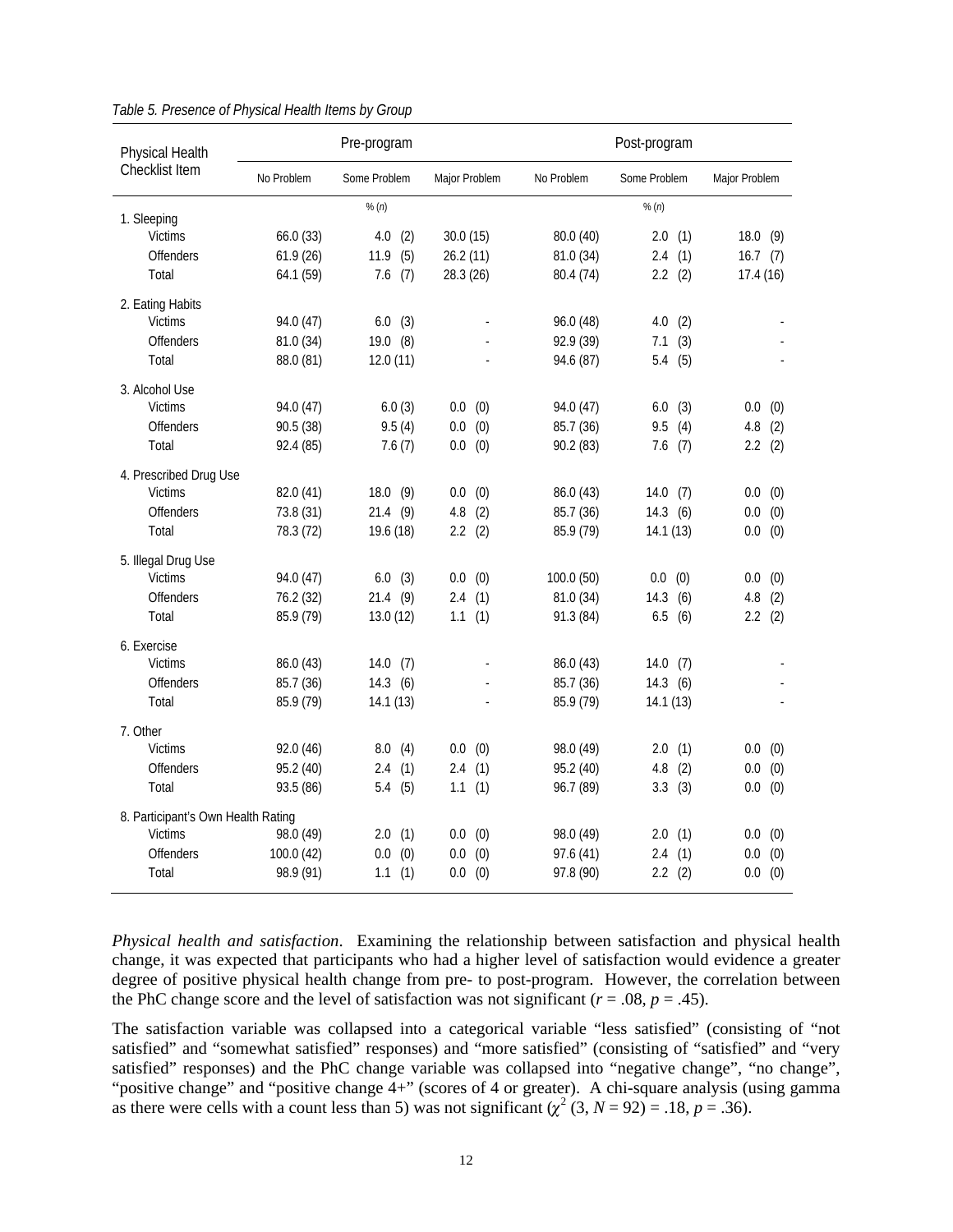*Physical health and type of crime*. Regarding physical health change and type of crime, it was expected that participants who experienced a "more-serious" crime (defined as crime against the person) would have higher scores on the PhC at pre-program, and that these participants would also exhibit a greater degree of change from pre- to post-program. A t-test analysis was conducted using the PhC total score and the more/less-serious crime variable, and the result was nonsignificant ( $t(90) = -0.82$ ,  $p = 0.42$ ). The analysis was rerun using the collapsed PhC score, and the result remained nonsignificant. Furthermore, participants who experienced a crime against the person did not exhibit a significantly greater degree of change when compared to participants who experienced a non-person-based crime  $(t(90) = -.35, p = .73)$ . Once again, the analysis was run using the collapsed change variable (no change, positive change, etc.) and it remained nonsignificant.

*Psychological health*. Results presented earlier indicated that there was a significant change in psychological health from pre-program to post-program. Significant differences between victims and offenders were also found. Table 6 provides the breakdown of the Checklist items, by group, over time. Using chi-square analyses to examine each item separately, adjusting for alpha ( $\alpha = .05 \div 17$  tests = 0.00294), significant differences existed between victims and offenders at pre-program on the following four items: shame/guilt  $(\chi^2 (2, N = 92) = -.98, p < .001)$ , depression  $(\chi^2 (2, N = 92) = -.67, p < .01)$ , selfreliance  $(y^2 (1, N-92) = 12.08$ ,  $p < .001$ ), and self-esteem  $(\chi^2 (1, N-92) = 10.70, p < .01)$ .

Offenders evidenced more problems with shame/guilt, depression, self-reliance, and self-esteem when compared to victims. At post-program, offenders continued to exhibit more problems with shame/guilt than victims  $(\chi^2 (1, N = 92) = 66.53, p < .001)$ . There were no other significant differences between victims and offenders at post-program on the various PsC items. The two programs were also compared and no significant differences were found. For psychological health change for offenders, a repeatedmeasures analysis indicated a significant change in the PsC scores, with higher scores exhibited at preprogram than post-program.

|                                        | Pre-program   |                 |                  | Post-program  |                 |                  |
|----------------------------------------|---------------|-----------------|------------------|---------------|-----------------|------------------|
| Psychological Health<br>Checklist Item | No<br>Problem | Some<br>Problem | Major<br>Problem | No<br>Problem | Some<br>Problem | Major<br>Problem |
| 1. Safety                              |               | $%$ $(n)$       |                  |               | $%$ $(n)$       |                  |
| <b>Victims</b>                         | 46.0(23)      | 50.0(25)        | 4.0<br>(2)       | 78.0 (39)     | 22.0(11)        | 0.0<br>(0)       |
| Offenders                              | 73.8 (31)     | 26.2(11)        | 0.0<br>(0)       | 90.5 (38)     | 9.5(4)          | 0.0<br>(0)       |
| Total                                  | 58.7 (54)     | 39.1 (36)       | $2.2$ (2)        | 83.7 (77)     | 16.3(15)        | (0)<br>0.0       |
| 2. Fear                                |               |                 |                  |               |                 |                  |
| <b>Victims</b>                         | 44.0 (22)     | 48.0 (24)       | 8.0<br>(4)       | 74.0 (37)     | 24.0 (12)       | 2.0<br>(1)       |
| <b>Offenders</b>                       | 59.5(25)      | 38.1 (16)       | (1)<br>2.4       | 81.0(34)      | 19.0 (8)        | (0)<br>0.0       |
| Total                                  | 51.1(47)      | 43.5 (40)       | (5)<br>5.4       | 77.2 (71)     | 21.7(20)        | (1)<br>1.1       |
| 3. Vulnerability                       |               |                 |                  |               |                 |                  |
| <b>Victims</b>                         | 54.0 (27)     | 46.0 (23)       |                  | 96.0(48)      | 4.0<br>(2)      |                  |
| Offenders                              | 52.4 (22)     | 47.6 (20)       |                  | 95.2 (40)     | 4.8<br>(2)      |                  |
| Total                                  | 53.3(49)      | 46.7 (43)       |                  | 95.7 (88)     | 4.3<br>(4)      |                  |
| 4. Anger                               |               |                 |                  |               |                 |                  |
| <b>Victims</b>                         | 36.0(18)      | 64.0 (32)       | 0.0 (0)          | 84.0 (42)     | 14.0(7)         | (1)<br>2.0       |
| Offenders                              | 38.1(16)      | 61.9(26)        | 0.0<br>(0)       | 78.6 (33)     | 19.0 (8)        | 2.4<br>(1)       |
| Total                                  | 37.0 (34)     | 63.0 (58)       | (0)<br>$0.0\,$   | 81.5(75)      | 16.3(15)        | (2)<br>2.2       |

#### *Table 6. Presence of Psychological Health Items by Group*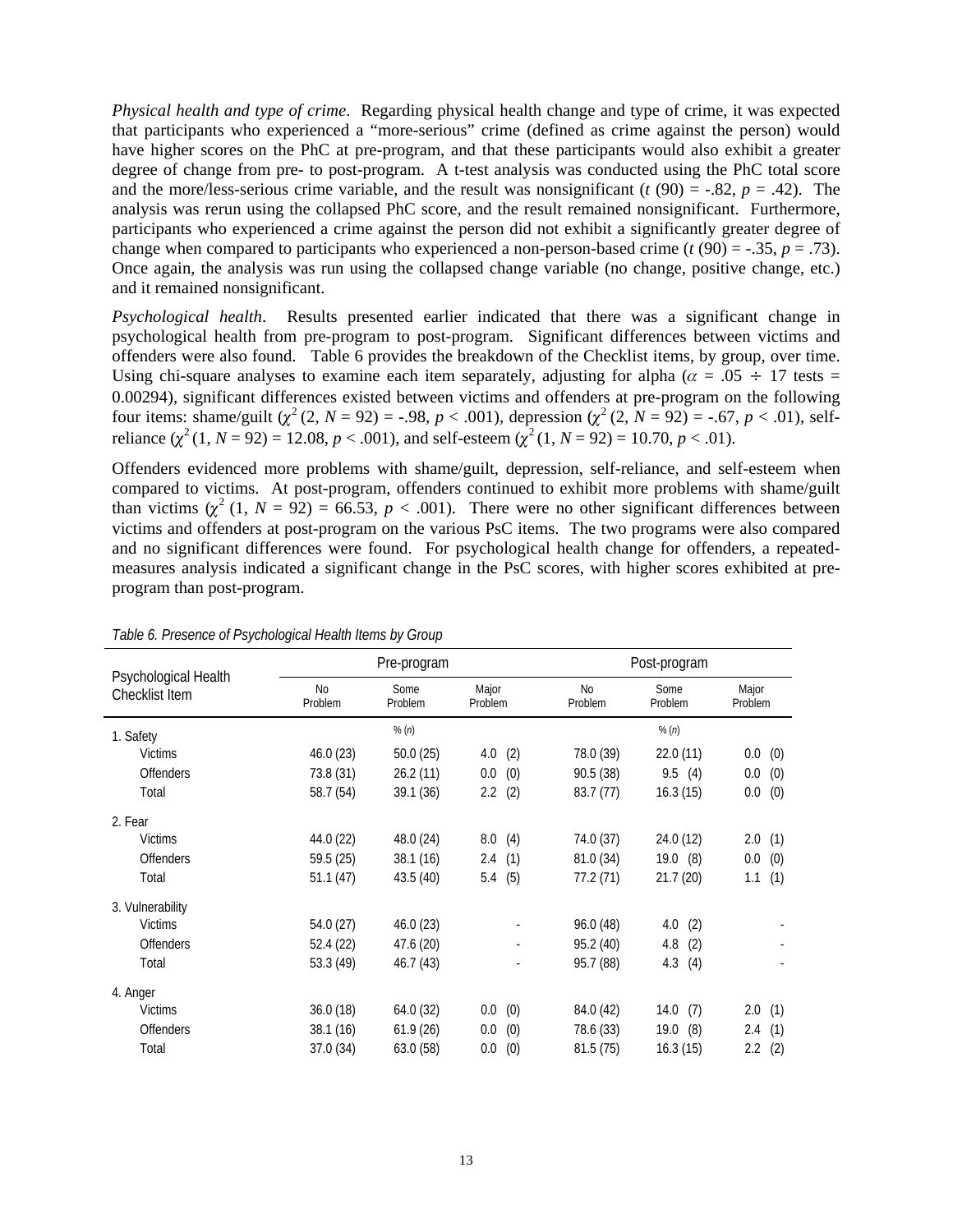|                                        | Pre-program   |                 |                          | Post-program  |                 |                          |
|----------------------------------------|---------------|-----------------|--------------------------|---------------|-----------------|--------------------------|
| Psychological Health<br>Checklist Item | No<br>Problem | Some<br>Problem | Major<br>Problem         | No<br>Problem | Some<br>Problem | Major<br>Problem         |
| 5. Shame/Guilt                         |               | % (n)           |                          |               | $%$ $(n)$       |                          |
| <b>Victims</b>                         | 86.0 (43)     | 14.0(7)         | $0.0$ $(0)$              | 98.0 (49)     | 2.0(1)          | $0.0$ $(0)$              |
| Offenders                              | 7.1(3)        | 90.5 (38)       | 2.4(1)                   | 14.3(6)       | 85.7 (36)       | 0.0<br>(0)               |
| Total                                  | 50.0(46)      | 48.9 (45)       | 1.1(1)                   | 59.8 (55)     | 40.2 (37)       | 0.0<br>(0)               |
| 6. Depression                          |               |                 |                          |               |                 |                          |
| <b>Victims</b>                         | 86.0 (43)     | 14.0(7)         | 0.0<br>(0)               | 92.0 (46)     | 8.0<br>(4)      | 0.0<br>(0)               |
| Offenders                              | 52.4(22)      | 33.3 (14)       | (6)<br>14.3              | 81.0 (34)     | 11.9<br>(5)     | (3)<br>7.1               |
| Total                                  | 70.7 (65)     | 22.8 (21)       | 6.5<br>(6)               | 87.0 (80)     | 9.8<br>(9)      | 3.3<br>(3)               |
| 7. Thoughts of Suicide                 |               |                 |                          |               |                 |                          |
| <b>Victims</b>                         | 98.0 (49)     | 2.0(1)          |                          | 100.0(50)     | $0.0$ $(0)$     |                          |
| Offenders                              | 92.9 (39)     | (3)<br>7.1      | ä,                       | 97.6 (41)     | (1)<br>2.4      |                          |
| Total                                  | 95.7 (88)     | 4.3(4)          | ÷.                       | 98.9 (91)     | 1.1<br>(1)      |                          |
|                                        |               |                 |                          |               |                 |                          |
| 8. Anxiousness/Stressed                |               |                 |                          |               |                 |                          |
| <b>Victims</b>                         | 38.0 (19)     | 50.0(25)        | $12.0$ (6)               | 76.0 (38)     | 24.0 (12)       | 0.0<br>(0)               |
| Offenders                              | 31.0(13)      | 52.4 (22)       | $16.7$ (7)               | 59.5 (25)     | 33.3(14)        | (3)<br>7.1               |
| Total                                  | 34.8 (32)     | 51.1(47)        | 14.1(13)                 | 68.5(63)      | 28.3 (26)       | 3.3<br>(3)               |
| 9. Hurt/Disappointment                 |               |                 |                          |               |                 |                          |
| <b>Victims</b>                         | 50.0(25)      | 50.0(25)        |                          | 68.0 (34)     | 32.0 (16)       |                          |
| Offenders                              | 73.8 (31)     | 26.2(11)        |                          | 85.7 (36)     | 14.3(6)         |                          |
| Total                                  | 60.9 (56)     | 39.1 (36)       |                          | 76.1 (70)     | 23.9 (22)       |                          |
| 10. Upset/Confusion/Frustration        |               |                 |                          |               |                 |                          |
| <b>Victims</b>                         | 38.0 (19)     | 62.0(31)        | 0.0 (0)                  | 88.0 (44)     | $12.0$ (6)      | 0.0<br>(0)               |
| Offenders                              | 45.2 (19)     | 54.8 (23)       | $0.0$ (0)                | 76.2 (32)     | 23.8 (10)       | 0.0<br>(0)               |
| Total                                  | 41.3 (38)     | 58.7 (54)       | $0.0$ $(0)$              | 82.6 (76)     | 17.4(16)        | 0.0<br>(0)               |
| 11. Self-reliance                      |               |                 |                          |               |                 |                          |
| <b>Victims</b>                         | 82.0 (41)     | 18.0(9)         |                          | 86.0(43)      | 14.0(7)         |                          |
| Offenders                              | 47.6 (20)     | 52.4 (22)       | $\overline{\phantom{a}}$ | 71.4 (30)     | 28.6 (12)       |                          |
| Total                                  | 66.3(61)      | 33.7 (31)       |                          | 79.3 (73)     | 20.7 (19)       |                          |
| 12. Self-esteem                        |               |                 |                          |               |                 |                          |
| Victims                                | 92.0 (46)     | 8.0(4)          |                          | 96.0 (48)     | $4.0$ (2)       | $\overline{\phantom{a}}$ |
| Offenders                              | 64.3 (27)     | 35.7(15)        |                          | 81.0 (34)     | 19.0 (8)        |                          |
| Total                                  | 79.3 (73)     | 20.7 (19)       |                          | 89.1 (82)     | 10.9 (10)       |                          |
| 13. Interfering Thoughts               |               |                 |                          |               |                 |                          |
| <b>Victims</b>                         | 94.0 (47)     | $6.0$ (3)       | $0.0$ $(0)$              | 100.0 (50)    | $0.0$ $(0)$     | $0.0$ $(0)$              |
| Offenders                              | 61.9(26)      | 38.1 (16)       | $0.0$ $(0)$              | 90.5 (38)     | 9.5(4)          | 0.0 (0)                  |
| Total                                  | 79.3 (73)     | 20.7(19)        | $0.0$ $(0)$              | 95.7 (88)     | 4.3(4)          | 0.0 (0)                  |
| 14. Counsellor                         |               |                 |                          |               |                 |                          |
| <b>Victims</b>                         | 92.0 (46)     | 8.0(4)          |                          | 96.0 (48)     | $4.0$ (2)       |                          |
| Offenders                              | 73.8 (31)     | 26.2(11)        |                          | 76.2 (32)     | 23.8 (10)       |                          |
| Total                                  | 83.7 (77)     | 16.3(15)        |                          | 87.0 (80)     | 13.0(12)        |                          |
| 15. Outlook                            |               |                 |                          |               |                 |                          |
| <b>Victims</b>                         | 90.0(45)      | 10.0 (5)        | 0.0 (0)                  | 90.0(45)      | 10.0 (5)        | $0.0$ $(0)$              |
| Offenders                              | 66.7 (28)     | 33.3 (14)       | $0.0$ $(0)$              | 83.3 (35)     | 14.3(6)         | 2.4(1)                   |
| Total                                  | 79.3 (73)     | 20.7 (19)       | $0.0$ $(0)$              | 87.0 (80)     | 12.0(11)        | 1.1(1)                   |
|                                        |               |                 |                          |               |                 |                          |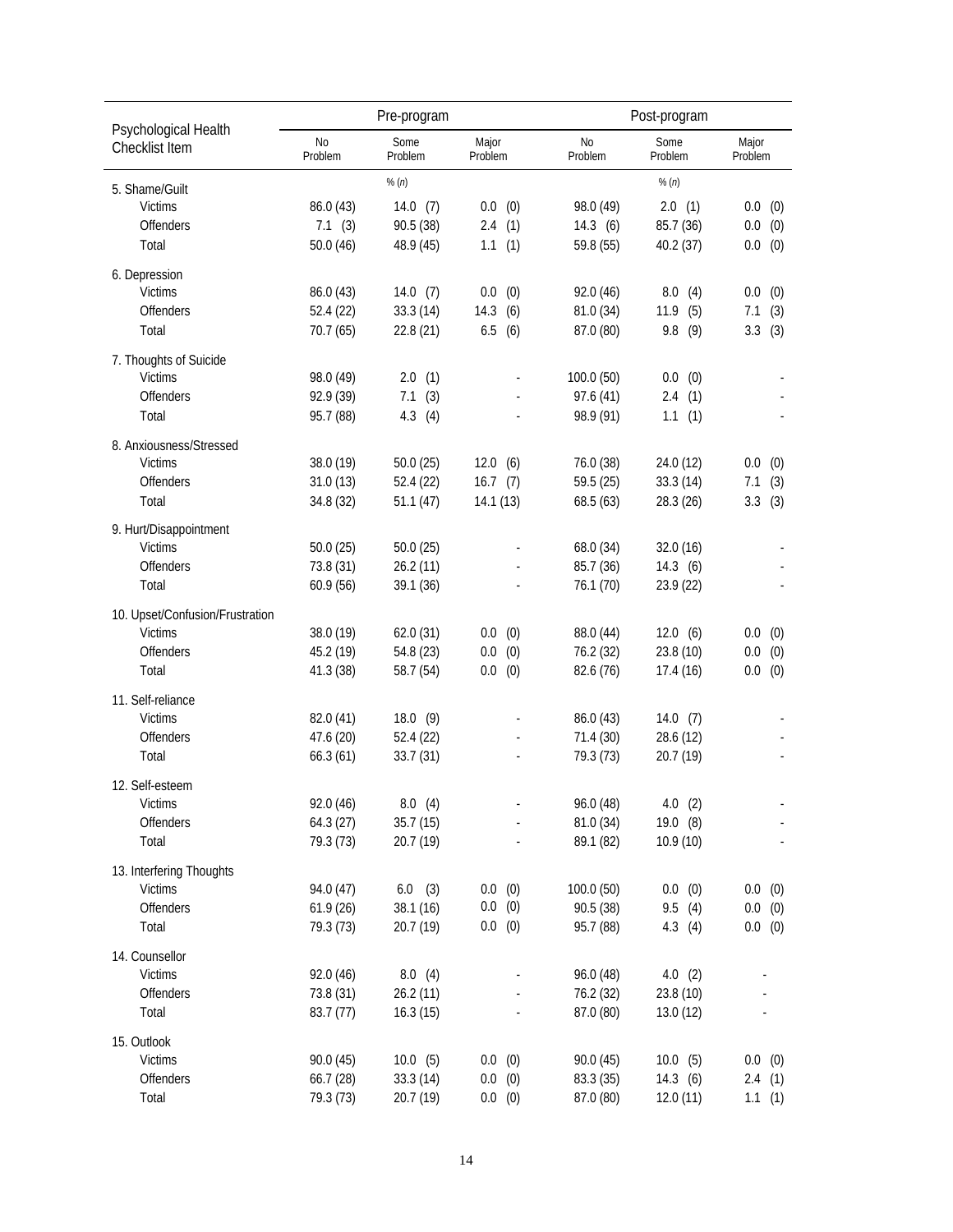|                                        | Pre-program                                       |                 |                  | Post-program              |                 |                  |
|----------------------------------------|---------------------------------------------------|-----------------|------------------|---------------------------|-----------------|------------------|
| Psychological Health<br>Checklist Item | <b>No</b><br>Problem                              | Some<br>Problem | Major<br>Problem | N <sub>0</sub><br>Problem | Some<br>Problem | Major<br>Problem |
| 16. Other                              |                                                   | % (n)           |                  |                           | $%$ $(n)$       |                  |
| <b>Victims</b>                         | 56.0(28)                                          | 44.0 (22)       | $0.0\,$<br>(0)   | 92.0(46)                  | 8.0<br>(4)      | 0.0<br>(0)       |
| <b>Offenders</b>                       | 54.8(23)                                          | 38.1(16)        | (3)<br>7.1       | 73.8 (31)                 | 23.8(10)        | 2.4<br>(1)       |
| Total                                  | 55.4(51)                                          | 41.3(38)        | 3.3(3)           | 83.7 (77)                 | 15.2(14)        | (1)<br>1.1       |
|                                        | 17. Participant's Own Psychological Health Rating |                 |                  |                           |                 |                  |
| <b>Victims</b>                         | 100.0(50)                                         | (0)<br>0.0      | (0)<br>$0.0\,$   | 100.0 (50)                | (0)<br>$0.0\,$  | 0.0<br>(0)       |
| <b>Offenders</b>                       | 97.6 (41)                                         | (1)<br>2.4      | (0)<br>$0.0\,$   | 97.6(41)                  | (1)<br>2.4      | 0.0<br>(0)       |
| Total                                  | 98.9 (91)                                         | (1)<br>1.1      | (0)<br>$0.0\,$   | 98.9 (91)                 | (1)<br>1.1      | 0.0<br>(0)       |

*Psychological health and satisfaction.* It was expected that participants who had a higher level of satisfaction would exhibit a greater degree of positive PsC change from pre- to post-program. Using the same procedure as when testing the related physical health hypothesis, a correlation was first run on the full satisfaction variable and the total PsC change score. The correlation between the two variables was significant  $(r = .31, p < .01)$ . A chi-square analysis was used on the collapsed categorical variables (less/more satisfied and negative/no/positive/positive4+ change), and these results were also significant  $(\chi^2 (3, N = 92) = .59, p < .01)$ . As hypothesized, participants who were more satisfied exhibited more positive psychological health change. Table 7 outlines these results in detail.

*Psychological health and type of crime.* It was predicted that participants who experienced a crime against the person (i.e., a "more serious" crime) would exhibit higher PsC scores at the commencement of the RJ process than participants who experienced a less serious crime. The result of the t-test analysis using the pre-program PsC total score and the more/less-serious crime variable was nonsignificant (*t* (90)  $= -1.84$ ,  $p = .07$ ). Furthermore, participants who experienced a crime against the person did not exhibit a significantly greater degree of psychological change when compared to participants who experienced a non-person-based crime ( $t(90) = -.35, p = .73$ ).

|                       | Satisfaction   |                |            |  |  |
|-----------------------|----------------|----------------|------------|--|--|
|                       | Less Satisfied | More Satisfied | Total      |  |  |
|                       |                | $%$ $(n)$      |            |  |  |
| Positive Change (4+)  | 20.0(4)        | 45.8 (33)      | 40.2(37)   |  |  |
| Positive Change (1-3) | 40.0(8)        | 45.8 (33)      | 44.6 (41)  |  |  |
| No Change             | 25.0(5)        | (5)<br>6.9     | 10.9(10)   |  |  |
| Negative Change       | 15.0(3)        | 1.4(1)         | 4.3<br>(4) |  |  |

*Table 7. Satisfaction Categories by Categories of Psychological Change* 

#### *Offender Risk Level*

It was hypothesized that higher offender risk levels would be associated with lower satisfaction levels, for both victims and offenders. To test this relationship, a correlation was run between offender risk level scores and satisfaction scores. The Pearson correlation coefficient was not significant  $(r = -.10, p = .38)$ . A chi-square analysis was conducted using the 2-level satisfaction variable (less and more) and risk level (low, medium, high) and the result was nonsignificant  $(\chi^2 (2, N = 79) = -.10, p = .68)$ . To further examine this, two risk groups were created: a low-risk offender group and a second group that combined the medium-risk and the high-risk offenders. These two groups were compared on satisfaction (less/more) to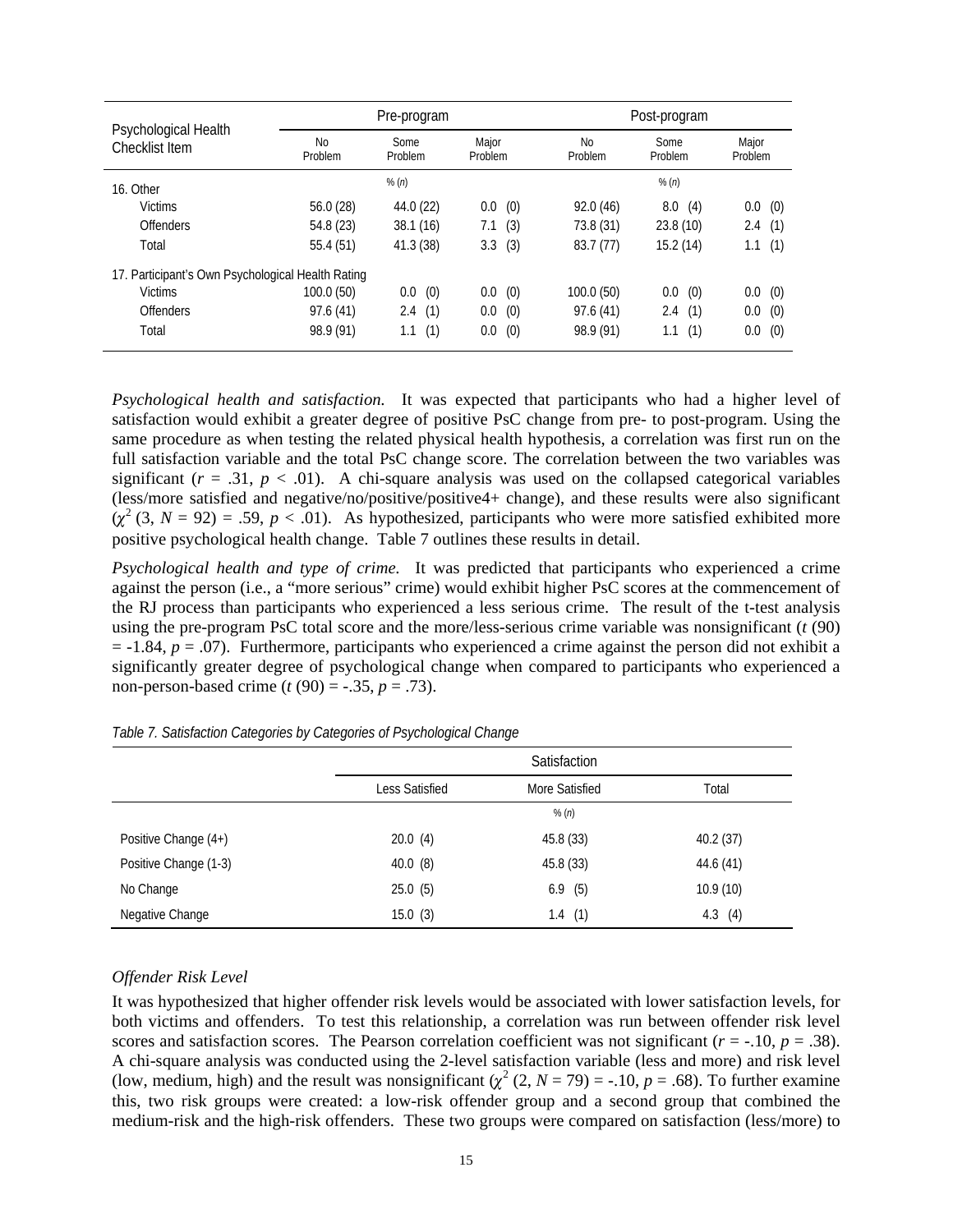determine whether there were differences between the two groups. No significant differences were found using this technique either  $(\chi^2 (1, N = 79) = .31, p = .39)$ .

## *Victim-Offender Meeting*

Based on research to date, it was expected that participants who experienced a victim-offender meeting would experience a higher degree of overall health change than participants who did not experience a meeting. To test this hypothesis, a t-test analysis was used to compare the mean overall health change scores between the two groups (no meeting and meeting). There was no significant difference between the two groups ( $t$  (90) = -.38,  $p = .71$ ). In fact, although not significant, there was more change in the group that did *not* experience a meeting  $(M = 4.26, SD = 4.63$  versus  $M = 3.94, SD = 3.27$ .

A second hypothesis predicted that there would be no statistically significant differences on satisfaction between participants who experienced a victim-offender meeting and those who did not. To test this hypothesis, a chi-square analysis was used to compare the two groups on satisfaction (less/more). As predicted, no statistically significant differences were found  $(\chi^2 (1, N = 92) = 1.08, p = .23)$ . The analysis was run separately for victims and offenders. While there remained no statistically significant relationship between satisfaction and meeting for victims, the relationship became significant for offenders  $\hat{\chi}^2$  (1,  $N = 42$ ) = 1.00,  $p < .01$ ). Table 8 shows the results in greater detail. As the results demonstrate, offenders who did not experience a meeting were more satisfied than those that did experience a meeting, whereas the opposite was true for victims.

|                  |                |                | Satisfaction   |           |  |  |  |
|------------------|----------------|----------------|----------------|-----------|--|--|--|
|                  |                | Less Satisfied | More Satisfied | Total     |  |  |  |
|                  |                |                | $%$ $(n)$      |           |  |  |  |
| <b>Victims</b>   | No V-O meeting | 33.3(4)        | $66.7$ $(8)$   | 100.0(12) |  |  |  |
|                  | V-O meeting    | 18.4(7)        | 81.6 (31)      | 100.0(38) |  |  |  |
| <b>Offenders</b> | No V-O meeting | 0.0(0)         | 100.0(15)      | 100.0(15) |  |  |  |
|                  | V-O meeting    | 33.3(9)        | 66.7(18)       | 100.0(27) |  |  |  |
| Total            | No V-O meeting | 14.8(4)        | 85.2(23)       | 100.0(27) |  |  |  |
|                  | V-O meeting    | 24.6 (16)      | 75.4 (49)      | 100.0(65) |  |  |  |

*Table 8. Satisfaction Categories by Victim-Offender Meeting by Group* 

#### **Discussion**

The main goal of this study was to examine the effects of RJ processes on participants' physical health and psychological health. The research to date has suggested that RJ processes may have positive impacts on a participant's health (Angel, 2005; Beven et al., 2005; Bonta et al., 2002; Latimer et al., 2001; Rugge et al., 2005; Strang, 2002; Strang et al., 2006; Umbreit, 1994; Wemmers & Cyr, 2005). Studies in this area have referred to positive effects on wellbeing, psychological health, and victim fear levels (Strang et al., 2006; Wemmers & Cyr, 2005), but few studies have examined specific areas within psychological or physical health. Although this study is somewhat exploratory in nature, with several limitations, the study did contribute to our understanding of this area.

## *Psychological Health*

First, the results showed that there were positive changes in participants' psychological health from program commencement to program completion. In this regard, these findings are consistent with past research (Angel, 2005; Rugge et al., 2005; Strang, 2002; Strang et al., 2006; Umbreit, 1994; Wemmers & Cyr, 2005). This study extended the available research by examining over a dozen specific psychological health items (e.g., anger, fear, shame/guilt, depression, etc.) – all indicators where RJ facilitators had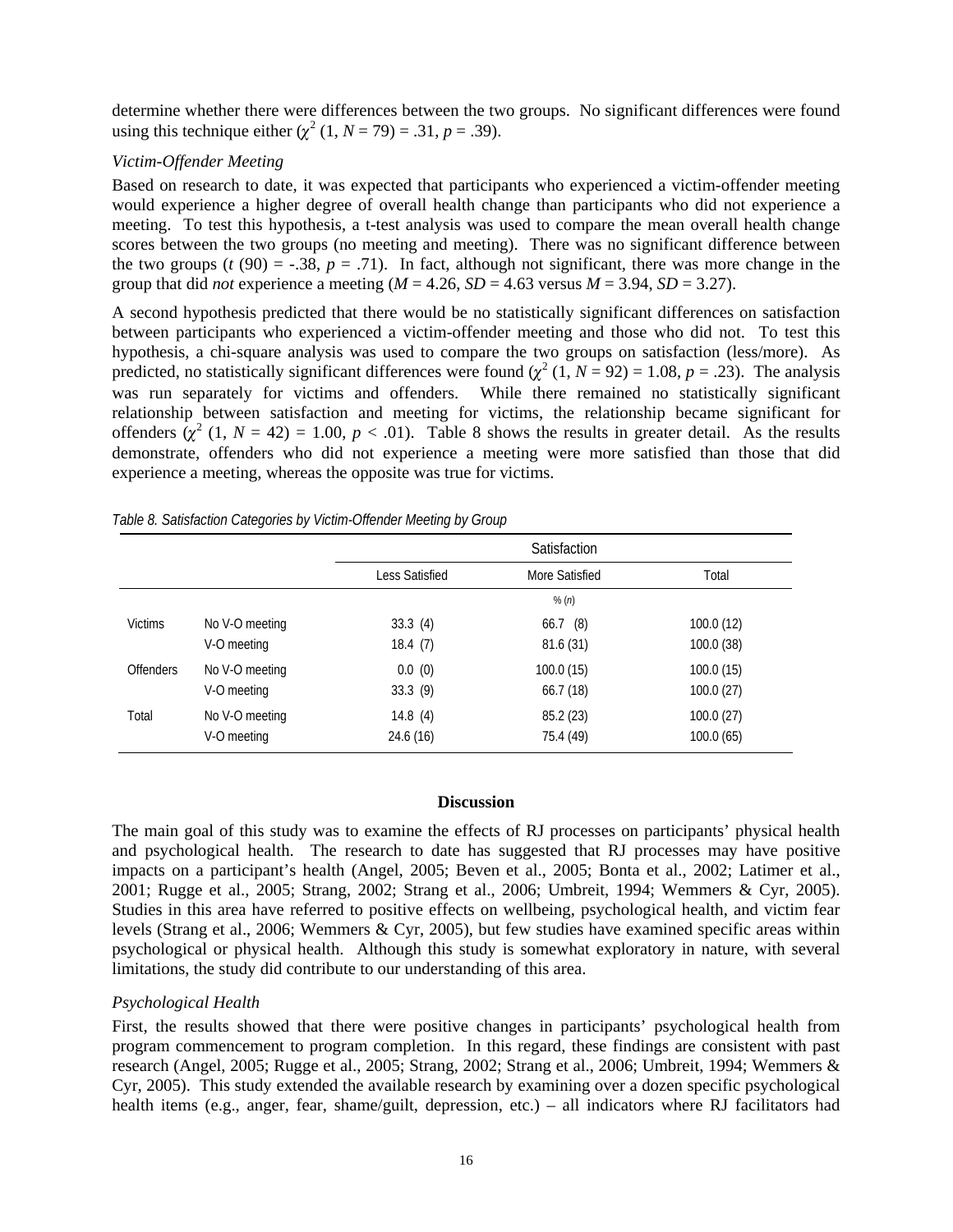reported changes in past clientele. Decreases were noted on all these variables and when the various items were summed through the Psychological Health Checklist (PsC), decreases in score from preprogram to post-program were noted for 84.8% ( $n = 78$ ) of participants. Eleven percent (10.9%;  $n = 10$ ) of participants exhibited no change from pre-program to post-program; however, it should be noted that these participants all had low scores at commencement (meaning few problems). Specifically, 90% (*n* = 9) of the no-change group had scores of five or less and 50%  $(n = 5)$  had scores of one or less. In addition, there were no significant differences between victims and offenders – they both exhibited positive changes over the course of the program.

Interestingly, a significant difference was found between participants who experienced a victim-offender meeting and those who did not, with meeting participants scoring lower on the PsC at both pre-program and post-program. It could be that participants who experienced a higher degree of psychological health symptoms (e.g., upset) did not want to add the potential stress or anxiousness associated with a meeting. RJ proponents would argue that it is precisely these participants who would benefit the most from an encounter. Participants who experienced a victim-offender meeting were compared to those who did not, and there were no significant differences in psychological health change.

One of the indicators in the psychological health checklist was "anger". This item revealed some interesting results. Although there was a general decrease in "anger" over time, there were some participants who increased from pre-program to post-program. The numbers were few  $(n = 2)$ , but it is possible that if a participant does not achieve a satisfying result from the program, some may indicate more anger at the post-program stage. Although not the case in this study, it is possible that sentencing (e.g., a harsher sentence than expected) could increase an offender's anger level, and it is possible that if the process does not meet the victims' expectations and needs, they may feel anger at program completion. Lastly, there are cases that are referred to RJ programs that do not fit nicely into the victim/offender mould. In cases of bar fights, or other assaults, police charging practices do not necessarily reflect the degree of responsibility of both parties. For example, the "victim" may be the victim because s/he called the police first or, despite starting the fight, may have received more injuries. The RJ process attempts to uncover the truth, encouraging all parties to take responsibility for their actions. These cases are particularly challenging for RJ facilitators.

Curiously, participants were also asked specifically to provide a rating on their own overall psychological health, and in almost all cases (98.9%), they indicated there was "no problem", a rating that was consistent at pre-program and post-program. In essence, participants never felt that they had any problems with their psychological health. However, when asked questions pertaining to the specific indicators, participants rated them differently indicating that there were "problems" in some areas. Although there are certainly other potential indicators of psychological health, the results of this study suggest that the indicators examined were appropriate and affected by the RJ process, at least to some degree. The question still remains as to how large a role the RJ process is playing in this change.

## *Physical Health*

Although the issue of physical health has come up less often in RJ research, it would follow that physical health may also be affected by the crime. Considerable research has accumulated showing that both psychological and physical effects may result from negative or stressful incidents (such as a criminal incident; Angel, 2005; Birmes et al., 2001; Koss, Koss, & Woodruff, 1991; Leahy et al., 2003; Markesteyn, 1992; Mezy, 1988; Norris et al., 1997). Studies have referred to lack of sleep and substance use reported by RJ participants but the term "physical health" as not been formally used. This study specifically examined some indicators of physical health that could be affected by the RJ process (e.g., sleeping, eating, alcohol use, drug use, etc.).

The results indicated that there were positive changes in participants' physical health, as measured by the indicators, from pre-program to post-program. Although there were fewer indicators pertaining to physical health (6 items compared to 15 items for psychological health), over forty percent (41.3%,  $n =$ 38) of participants exhibited no physical health indicators at pre-program, and this increased to 56.5% (*n*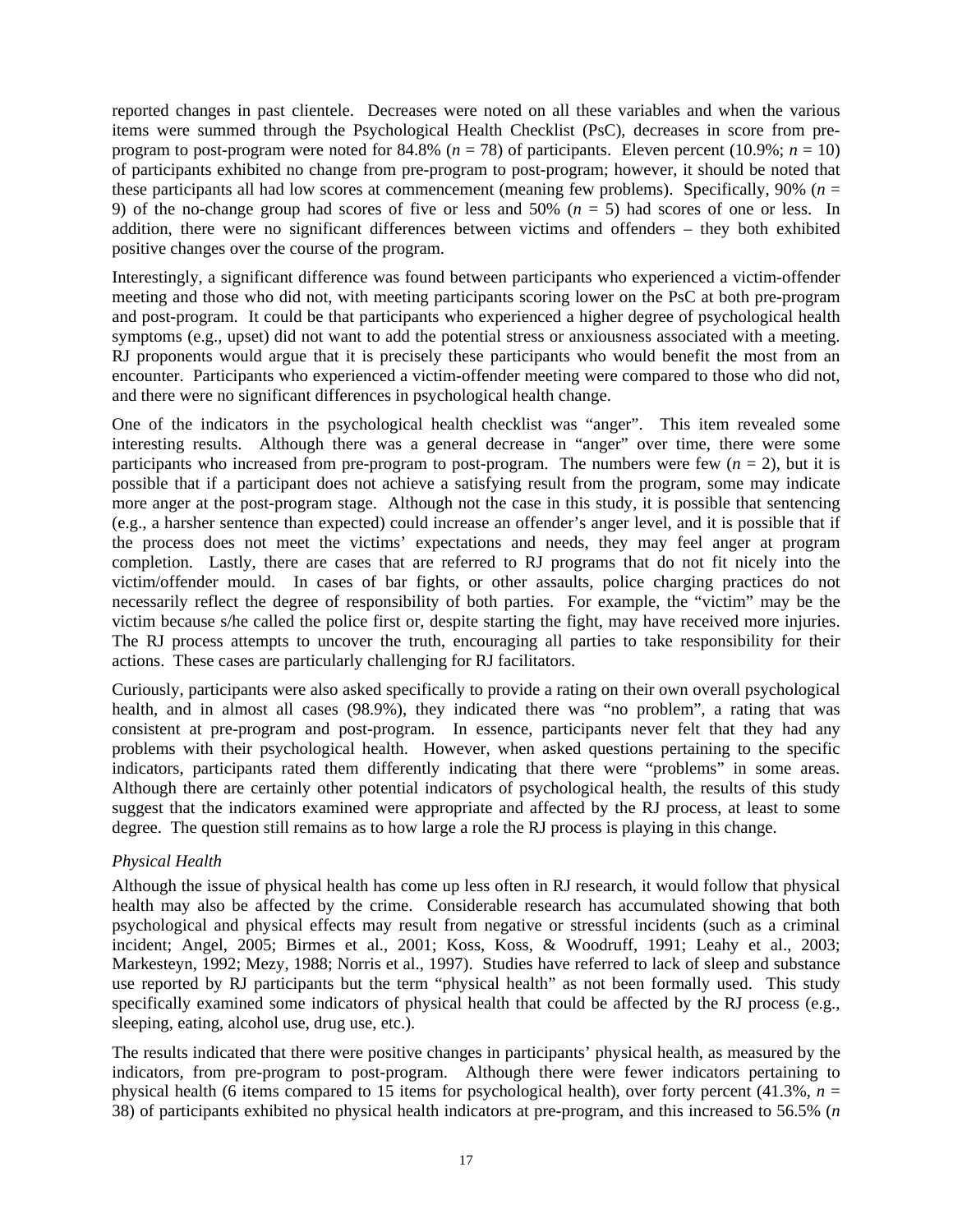$=$  52) at post-program. It was therefore not surprising that 45.7% ( $n = 42$ ) of participants did not exhibit any change in the physical health indicators from pre-program to post-program, though  $36.9\%$  ( $n = 34$ ) did exhibit positive change (i.e., a decrease in number of indicators as reflected by a decrease in PhC total score).

Victims and offenders were compared on the various physical health indicators. We found that there was a significant difference between victims and offenders on only one item, "illegal drug use". This was not a surprising result. Interestingly, one offender increased the level of alcohol and drug use from preprogram to post-program. While this result pertained to only one offender, and it may be a spontaneous, unrelated change, it would not be unexpected to see this type of result again. Past research has found that offenders describe the RJ process as very difficult, with the meeting being the most difficult part (Rugge et al., 2005). It is possible that the increase is reflective of a coping mechanism for these offenders. Overall, for the 58.7% ( $n = 54$ ) of participants who exhibited at least one physical health problem at preprogram, 63.0% ( $n = 34$ ) exhibited a positive change and 20.4% ( $n = 11$ ) exhibited no change in the number of physical health symptoms from pre-program to post-program.

## *Participant Satisfaction, Victim-Offender Meetings, Offence Type and Offender Risk Level*

Previous research has found that there is a positive association between consumer satisfaction with services and outcomes (Carlson & Gabriel, 2001; Lebow, 1982; Pandiani et al., 2001). Therefore, it was hypothesized that in order to derive optimal benefits from the RJ process, participants need to feel satisfied. Results indicated that participant satisfaction was associated with changes in physical health and psychological health; participants who were more satisfied had a greater degree of positive change. These results support previous research that suggests that participant satisfaction is needed in order for optimal outcomes/benefits to occur (Carlson & Gabriel, 2001; Lebow, 1982; Pandiani et al., 2001).

As reviewed earlier, some studies have also suggested that a victim-offender meeting may result in a "richer" experience (Braithwaite, 2002), and that satisfaction levels may vary depending on the type of RJ process that participants experience. This study examined this issue in two ways. First, satisfaction levels were compared for participants who experienced a victim-offender meeting with those who did not. No significant differences were found for victims; however, a significant difference was found for offenders. Specifically, offenders were more satisfied if they did *not* experience a meeting and, although not significant, victim responses suggested that the opposite was true. These results are intriguing but may be explained by the following.

Rugge and colleagues (2005) have found that both offenders and victims cite the meeting as one of the most difficult, but also one of the most rewarding, aspects of the RJ process. While the meeting may be difficult for both parties, offenders may find it particularly challenging to meet face-to-face with their victim(s), admit guilt, apologize, take responsibility, and attempt to repair the harm they caused. Offenders may feel obligated to agree to meet the victims to be accepted into a RJ process, whereas victims are often provided with a choice. Therefore, an offender may feel relieved, and thereby satisfied, if they do not have to go through with the meeting, but can respond to victim requests in an alternative manner. For victims, while the meeting may be emotionally draining, they get to "see" the remorse, hear the apology in person, communicate directly to the offender the impact the crime had on them, and express the reparative actions they would like to receive from the offender. This process, however, can also be very satisfying.

Second, the importance of the victim-offender meeting was also examined in relation to changes in participant health. If it holds that the RJ process is more beneficial and richer if there is a meeting (and this is still debated), it may be that the presence of a meeting may result in higher levels of health change for participants who experienced a meeting when compared to those who did not. This was not the case in this study. Rather, the results suggest that a meeting does *not* need to occur in order for participants to be satisfied, or for them to receive positive benefits from the RJ process. This finding may seem at odds with previously mentioned evidence that victims can derive substantial benefits from a face-to-face victim-offender meeting. However, it is simply possible that had participants decided to participate in a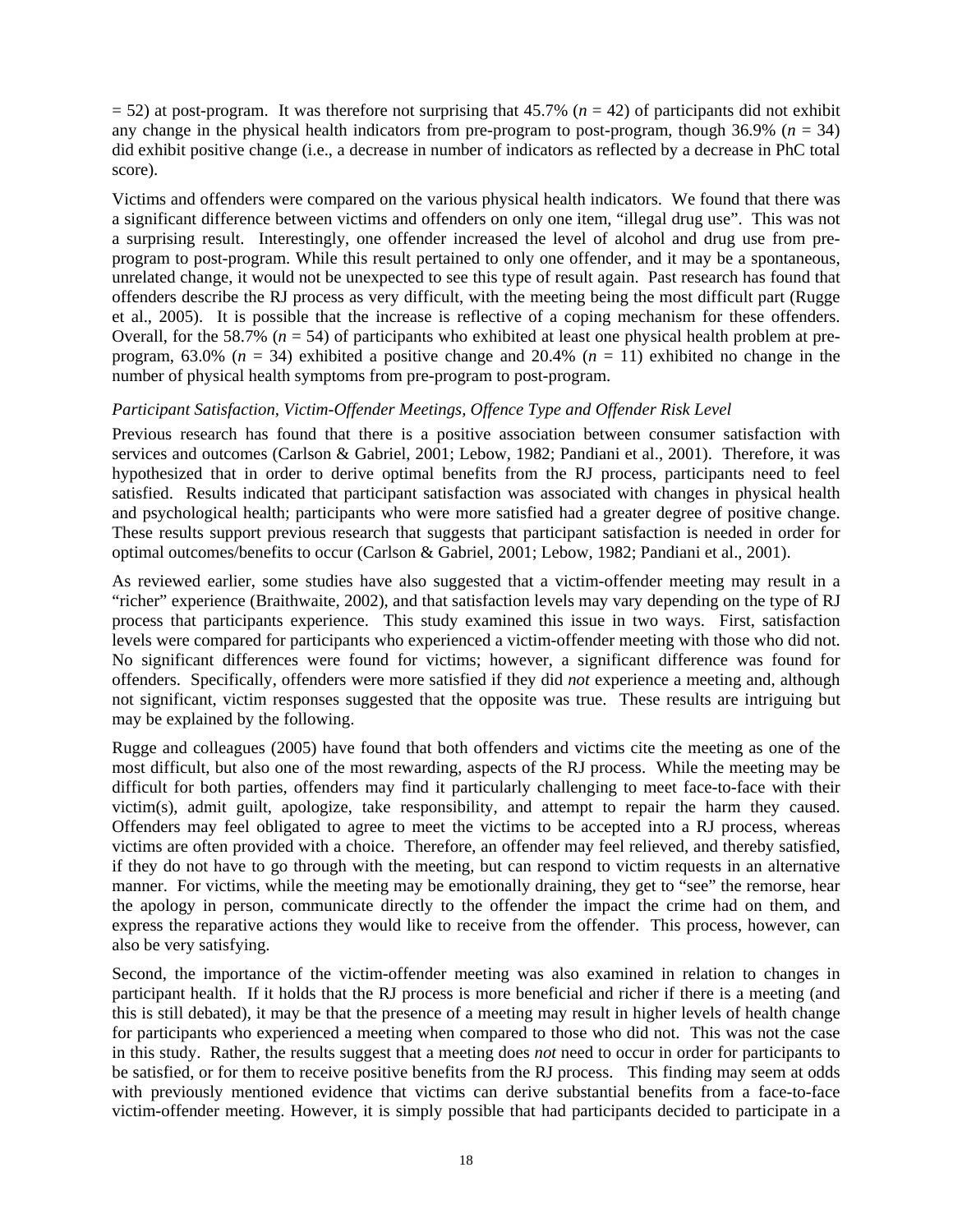meeting, they would have been *more* satisfied and reaped additional benefits from those expressed. One thing is clear: researchers need to continue to examine the impacts of victim-offender meetings.

It was hypothesized that offence type might play a role in satisfaction levels as well as the number of symptoms exhibited by participants. While it was expected that participants who experienced a crime against the person might be different from those who experienced a less-serious crime (e.g., property crime), this was not the case in this study. There were no differences between participants who experienced a crime against the person and those who did not in regards to changes in physical health or psychological health.

Linking closely with offence type, offender risk level was also taken into consideration, in terms of health change and satisfaction. The findings showed that neither offence type, nor offender risk level were related to health and satisfaction. Consistent with past RJ research (Bonta et al., 2006), the majority of the offenders in this sample were found to be low-risk. This suggests that low-risk offenders may be more interested in participating in RJ processes. In the case of Program A that dealt with serious crime, it suggests that an offender who commits a serious crime is not necessarily a high-risk offender.<sup>6</sup>

## *Limitations*

While there are a number of interesting and important findings in this study, there were some limitations. First and foremost was the absence of a formal control group. The purpose of this study was to examine changes in psychological and physical health within the RJ population, comparing across groups of participants who received different types of RJ services (i.e., meeting versus no meeting). Therefore, the comparisons that were important for this study were those across different levels of a RJ process (e.g., meeting versus no meeting), rather than to a comparison group who did not receive any RJ experiences.

Second, and perhaps just as important as the first limitation, is that although the results indicated that change occurred, there is no way of knowing whether this change was due primarily to the RJ process.

Third, this study used an informal and unstandardized method to determine the number of health problems participants exhibited. While it would have been preferable to include standardized measures, we were limited in the number of questions that could be added to an ongoing research evaluation. Standardized assessment instruments assessing physical and psychological health would also have resulted in the examination of a larger number of indicators. Overall, however, this study did examine a number of items, and provided a preliminary indication that this area is worthy of additional examination.

Fourth, the issue of sample size must be considered. While results did not appear to be affected by the size of the sample, a larger sample would have allowed for additional statistical analyses, in addition to increased credibility and generalizablitity of the results.

## *Future Research*

 $\overline{a}$ 

As suggested in the introduction, RJ research is still in "toddlerhood". While there are areas where researchers are fairly certain and consistent (e.g., RJ is generally more satisfying when compared to the traditional justice system), there are many areas left to be explored. In the context of this study, the findings support previous preliminary research that suggests that RJ processes may have a positive impact on participants' psychological and physical health. This study added to the RJ field by specifically examining many specific indicators of physical and psychological health of program participants, and the change of these indicators over the course of the RJ process. Future research should more closely examine the various indicators and incorporate standardized instruments that measure these areas.

 $6$  See Rugge et al. (2005) and Rugge & Cormier (2005) for further information.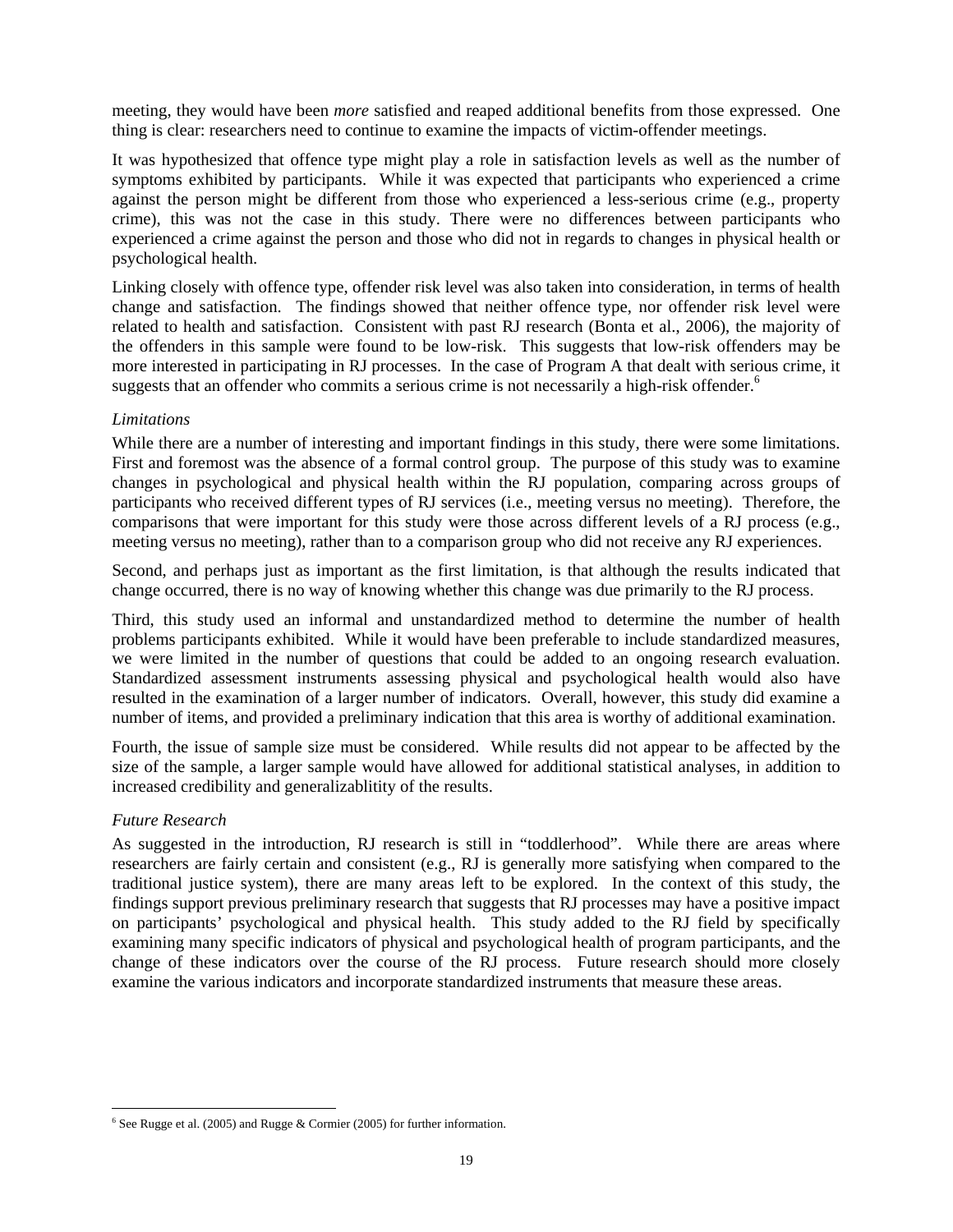#### **References**

- American Psychological Association (n.d.). Press Release. Available online at: http://www.apa.org/release/ stress\_immune.html. Accessed on July 30, 2005.
- Andrews, D. A., & Bonta, J. (2003). *The psychology of criminal conduct* (3rd ed.). Cincinnati, OH: Anderson Publishing.
- Andrews, D. A., & Bonta, J. (1995). *Level of Service Inventory Revised*. Multi-Health Systems Inc. Toronto, Canada.
- Andrews, D. A., & Bonta, J. (1998). *Level of Service Inventory Screening Version*. Multi-Health Systems Inc. Toronto, Canada.
- Angel, C. M. (2005). *Crime Victims Meet their Offenders: Testing the Impact of Restorative Justice Conferences on Victims' Post-Traumatic Stress Symptoms.* Unpublished doctoral dissertation, University of Pennsylvania, U.S.A.
- Bazemore, G., & Umbreit, M. (1994). *Balanced and Restorative Justice: Program Summary: Balanced and Restorative Justice Project.* Washington, D.C.: U.S. Department of Justice, Office of Juvenile Justice and Delinquency Prevention.
- Beven, J. P., Hall, G., Froyland, I., Steels, B., & Goulding, D. (2005). Restoration or Renovation? Evaluating Restorative Justice Outcomes' in Psychiatry. *Psychiatry, Psychology and Law, 12(1)*, 194-206.
- Birmes, P., Carreras, D., Ducassé, J. L., Charlet, J. P., Warner, B. A., Lauque, D., & Schmitt, L. (2001). Peritraumatic dissociation, acute stress, and early posttraumatic stress disorder in victims of general crime. *Canadian Journal of Psychiatry, 46,* 649-651.
- Boney-McCoy, S., & Finkelhor, D. (1996). Is youth victimization related to trauma symptoms and depression after controlling for prior symptoms and family relationships? A longitudinal, prospective study. *Journal of Consulting and Clinical Psychology, 64(6)*, 1406-1416.
- Bonta, J., Jesseman, R., Rugge, T., & Cormier, R. (2006). Restorative justice and recidivism: Promises made, promises kept? In D. Sullivan & L. Tift (Eds.), *Handbook of Restorative Justice: A Global Perspective* (pp. 108- 120). New York, NY: Routledge.
- Bonta, J., Wallace-Capretta, S., Rooney, J., & McAnoy, K. (2002). An outcome evaluation of a restorative justice alternative to incarceration. *Contemporary Justice Review, 5(4)*, 319-338.
- Braithwaite, J. (1996). *Restorative justice and a better future*. Dorothy J. Killam Memorial Lecture. Dalhousie University, October.
- Braithwaite, J. (2002). *Restorative Justice and Responsive Regulation*. New York: Oxford University Press.
- Brown, G. W., & Harris, T. O. (1978). *Social Origins of Depression: A Study of Psychiatric Disorder in Women.*  New York: Free Press.
- Campbell, R., & Raja, S. (1999). The secondary victimisation of rape victims: Insights from mental health professionals who treat survivors of violence. *Violence and Victims, 14,* 261-275.
- Campbell, R., Sefl, T., Barnes, H. E., Ahren, C. E., Wasco, S. M., & Zaragoza-Diesfeld, Y. (1999). Community services for rape survivors: Enhancing psychological well-being or increasing trauma? *Journal of Consulting and Clinical Psychology, 67(6),* 847-858.
- Carlson, M. J. & Gabriel, R. M. (2001). Patient satisfaction, use of services, and one-year outcomes in publicly funded substance abuse treatment. *Psychiatric Services, 52*, 1230-1236.
- Casarez-Levision, R. (1992). An empirical investigation of coping strategies used by victims of crime: Victimization redefined. In E. Viano (Ed.), *Critical issues in victimology: International perspectives* (pp. 46-57). New York: Springer Publishing Co.
- Clairmont, D. (2005). *The Nova Scotia Restorative Justice Initiative: Final Evaluation Report.* Ottawa: National Crime Prevention Centre. Government Report.
- Dohrenwend, B. S., & Dohrenwend, B. P. (1974). *Stressful Life Events: Their Nature and Effects.* New York: Wiley Publishing.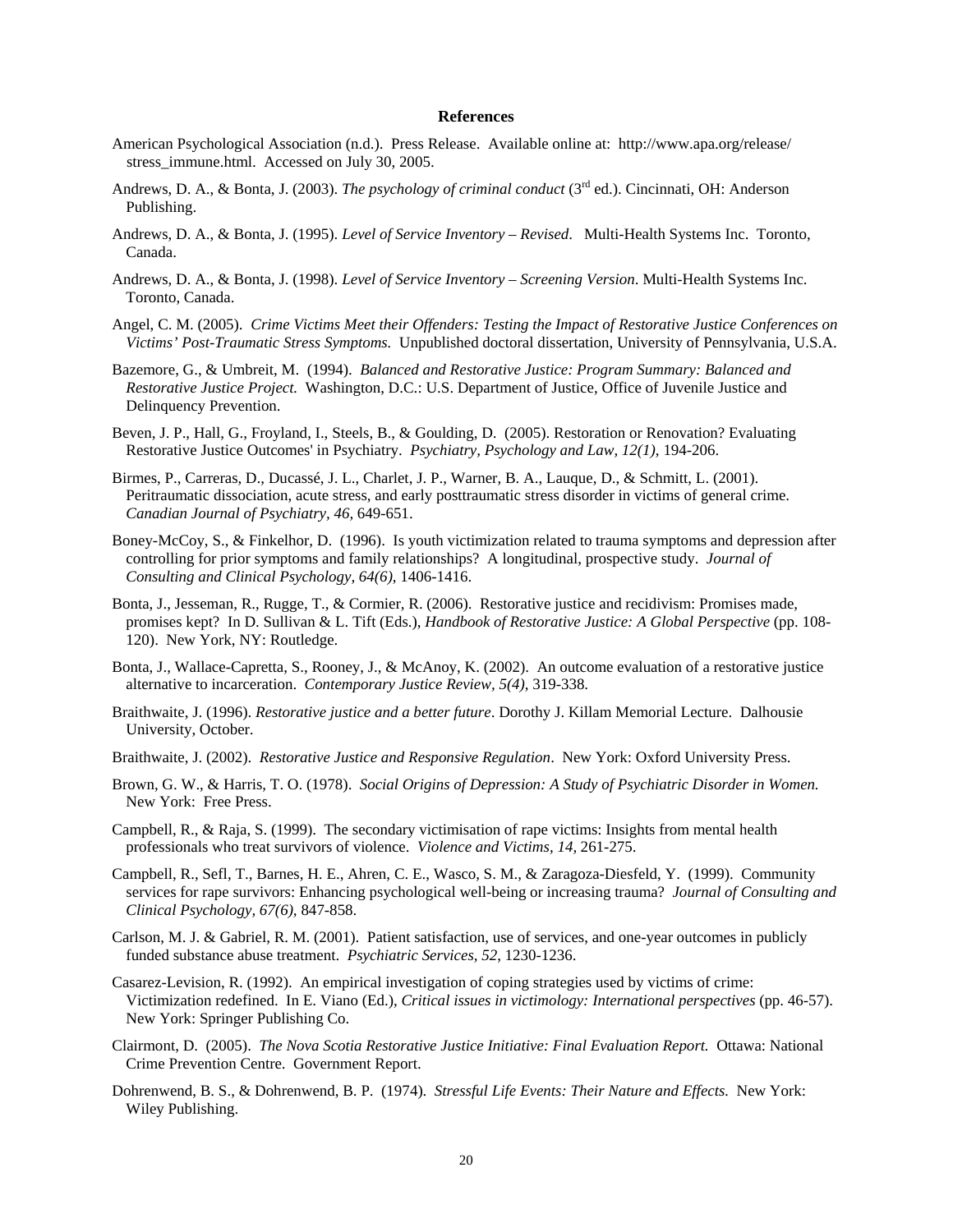- Hill, J. K. (2004). *Working with victims of crime: A manual applying research to clinical practice.* Ottawa: Department of Justice Canada.
- Hoge, R., & Andrews, D. A. (2002). *Youth Level of Service Case Management Inventory.* Multi-Health Systems Inc. Toronto, Canada.
- Hoge, R., & Andrews, D. A. (2004). *Youth Level of Service Case Management Inventory Screening Version.*  Unpublished document. Department of Psychology, Carleton University.
- Jackson, A. L. (2009). The impact of restorative justice on the development of guilt, shame, and empathy among participants in a victim impact training program. *Victims and Offenders, 4*, 1-24.
- Koss, M. P., Koss, P. G., & Woodruff, W. J. (1991). Deleterious effects of criminal victimization on women's health and medical utilization. *Archives of Internal Medicine, 151(2)*, 342-347.
- Latimer, J., Dowden, C., & Muise, D. (2001). *The effectiveness of restorative justice practices: A meta-analysis.*  Ottawa: Department of Justice Canada.
- Latimer, J., Dowden, C., & Muise, D. (2005). The effectiveness of restorative justice practices: A meta-analysis. *The Prison Journal, 85*, 127-144.
- Lazarus, R. S., & Folkman, S. (1984). *Stress, Appraisal and Coping.* New York: Springer.
- Leahy, T., Pretty, G., & Tenenbaum, G. (2003). Childhood sexual abuse narratives in clinically and nonclinically distressed adult survivors. *Professional Psychology: Research and Practice, 34(6),* 657-665.
- Lebow, J. (1982). Consumer satisfaction with mental health treatment. *Psychological Bulletin, 91*, 244-259.
- Levine, M. (2000). The family group conferencing model in the New Zealand Children, Young Persons, and Their Families Act of 1989: Review and evaluation. *Behavioral Sciences and the Law, 18*, 517-556.
- Markesteyn, T. (1992). *The psychological impact of nonsexual criminal offenses on victims*. Ottawa: Public Safety & Emergency Preparedness Canada, No. 1992-21.
- Mendeloff, D. (2009). Trauma and vengeance: Assessing the psychological and emotional effects of post-conflict justice. *Human Rights Quarterly, 31*, 592-623.
- Mezy, G. (1988). Reactions to rape: Effect, counseling and the role of health professionals. In M. Maguire & J. Pointing (Eds.), *Victims of Crime: A new deal* (pp. 66-73). Milton Keyes: Open University Press.
- Norris, F. H., Kaniasty, K., & Thompson, M. P. (1997). The psychological consequences of crime: Findings from longitudinal population-based studies. In R. C. Davis, A. J. Lurigo & W. G. Skogan (Eds.), *Victims of Crime* (pp. 146-166). Thousand Oaks, CA: Sage Publications.
- Pandiani, J. A., Banks, S. M., & Schacht, L. M. (2001). Consumer satisfaction and incarceration after treatment. *Administration and Policy in Mental Health, 29(2)*, 145-155.
- Rozanski, A., Blumenthal, J.A., & Kaplan, J. (1999). Impact of psychological factors on the pathogenesis of cardiovascular disease and the implications for therapy. *Circulation, 99*, 2192-2217.
- Rugge, T., Bonta, J., & Wallace-Capretta, S. (2005). *Evaluation of the Collaborative Justice Project: A Restorative Justice Program for Serious Crime.* Ottawa: Public Safety and Emergency Preparedness Canada, User Report 2005-02.
- Rugge, T. & Cormier, R. B. (2005). Restorative justice in cases of serious crime: an evaluation. In E. Elliott & R. M. Gordon (Eds.), *New Directions in Restorative Justice: Issues, Practice, Evaluation* (pp. 266-277). United Kingdom: Willan Publishing.
- Rugge, T. (2006). *The Impacts of Restorative Justice Practices on Participants*. Unpublished doctoral dissertation, Carleton University, Ottawa.
- Rugge, T. (2008). Restorative Justice: What role can psychologists play? In G. Bourgon, R. K. Hanson, J.D., Pozzulo, K. Morton-Bourgon, & C. Tanasichuk (Eds.), The Proceedings of the 2007 North American Correctional and Criminal Justice Psychology Conference (pp. 175-178; User Report 2008-02). Ottawa: Public Safety Canada.
- Ryff, C. D. (1989). Happiness is everything or is it? Explorations on the meaning of psychological well being. *Journal of Personality and Social Psychology, 57*, 1069-1081.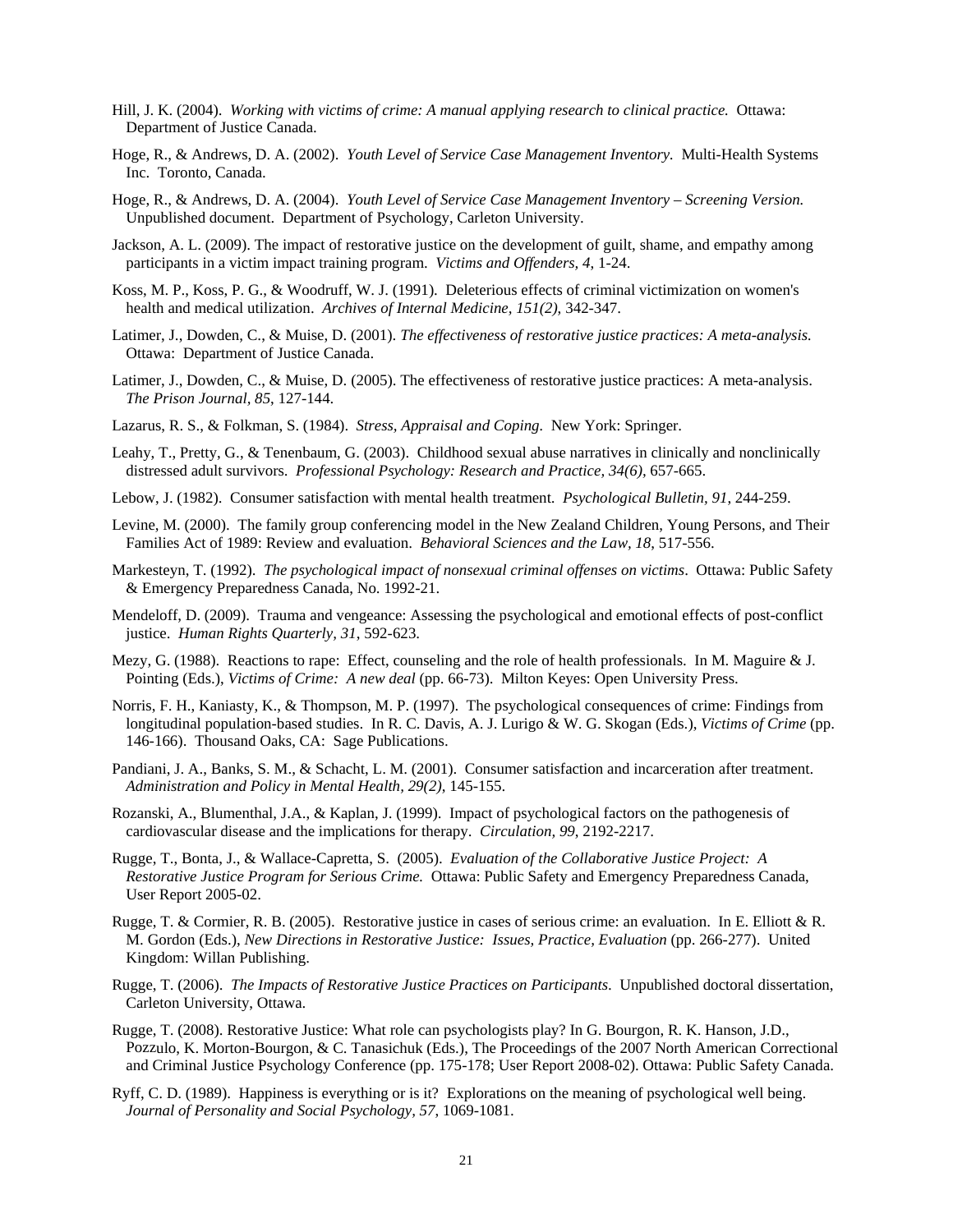- Segerstrom, S. C., & Miller, G. E. (2005). Psychological stress and the human immune system: A meta-analytic study of 30 years of inquiry. *Psychological Bulletin, 130(4)*, 601-630.
- Sherman, L .W., Strang, H., Angel, C., Woods, D., Barnes, G. C., Bennett, S., & Inkpen, N. (2005). Effects of faceto-face restorative justice on victims of crime in four randomized, controlled trials. *Journal of Experimental Criminology, 1*, 367-395.
- Sonino, N., & Fava, G. A. (1998). Psychological aspects of endocrine disease. *Clinical Endocrinology, 49*, 1-7.
- Sonino, N, Fava, G. A., & Boscaro, M. (1993). A role for life events in the pathogenesis of Cushing's disease. *Clinical Endocrinology, 38*, 261-264.
- St. Arnault, D. (2009). *Fostering Resiliency: Assessing the Impact of a Juvenile Restorative Justice Program on Optimism, Self-Efficacy and Hope..* Unpublished masters thesis, University of Western Ontario.
- Statistics Canada. (1999). *General social survey, 1999, Cycle 13 Victimization, Questionnaire package*. Ottawa.
- Strang, H. (2002). *Repair or Revenge: Victims and Restorative Justice*. Oxford: Clarendon Press.
- Strang, H., Sherman, L, Angel, C. M., Woods, D. J., Bennett, S., Newbury-Birch, D., & Inkpen, N. (2006). Victim evaluations of face-to-face restorative justice conferences: A quasi-experimental analysis. *Journal of Social Issues, 62*, 281-306.
- Sullivan, S. (2005). Victims and the criminal justice system. *Justice Report, 20(3)*, 9-11.
- Umbreit, M. S. (1994). *Victim Meets Offender: The Impact of Restorative Justice and Mediation.* Monsey, New York: Criminal Justice Press.
- Viano, E. (1978). Victims, offenders and the criminal justice system: Is restitution an answer? In B. Galaway and J. Hudson (Eds.), *Offender Restitution in Theory and Action* (pp. 91-99). Lexington, MA: Lexington Books.
- Wemmers, J., & Cyr, K. (2005). Can mediation be therapeutic for crime victims? An evaluation of victims' experiences in mediation with young offenders. *Canadian Journal of Criminology and Criminal Justice, 47(3),* 527-544.
- Wright, R.J., Rodriguez, M,. & Cohen, S. (1998). Review of psychological stress and asthma. *Thorax, 53, 1066- 1074*.
- Zehr, H. (1990). *Changing Lenses.* Waterloo, ON: Herald Press.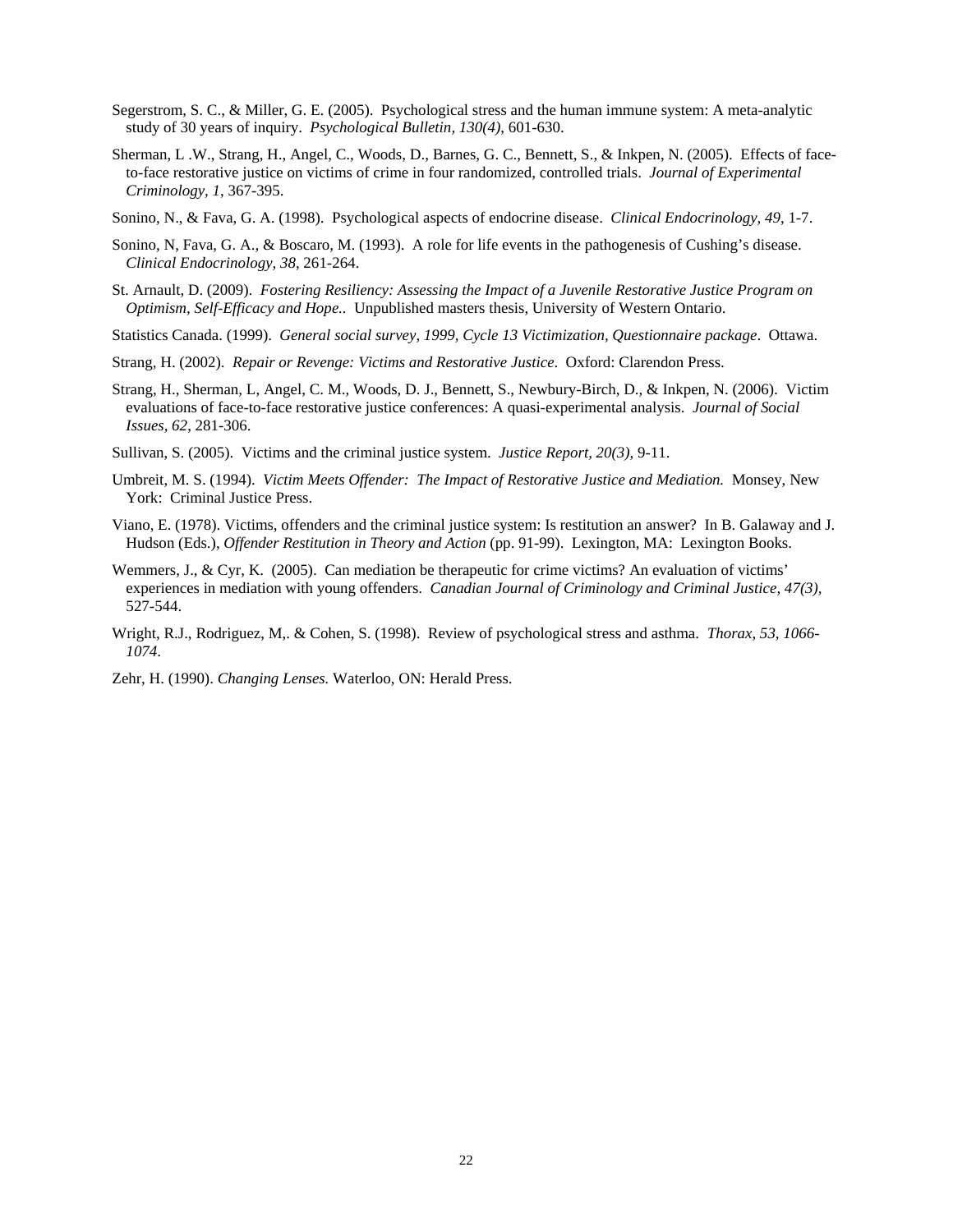# **Appendix A**

# Physical Health Checklist (PhC)

(To be completed based on responses from the Interview)

| Indicators:                     | $0 = no problem$ | $1 =$ some problem | $2 = major problem$ |
|---------------------------------|------------------|--------------------|---------------------|
| Sleeping                        |                  |                    |                     |
| <b>Eating Habits</b>            |                  |                    |                     |
| Alcohol Use                     |                  |                    |                     |
| Prescribed Drug Use             |                  |                    |                     |
| <b>Illegal Drug Use</b>         |                  |                    |                     |
| Exercise                        |                  |                    |                     |
| Other: $\_\_$                   |                  |                    |                     |
| Participant's Own Health Rating |                  |                    |                     |
| Sub-Totals                      |                  |                    |                     |

**TOTAL SCORE: \_\_\_\_\_ /16** 

# **Coding Instructions:**

| <b>Item</b>                     | <b>Based on Responses</b><br>from Os:* | <b>Specific Coding Rules</b>                                                     |
|---------------------------------|----------------------------------------|----------------------------------------------------------------------------------|
| Sleeping:                       | 1, 2, 10, 11                           | If $#2 & 411$ are yes, but $#10$ is no, score as 1. If $#10$ is yes, score as 2. |
| Eating:                         | 1, 2, 13                               | Score as 0 or 1 only. Excellent, very good, good, fair = 0, poor = 1.            |
| Alcohol Use:                    | 1, 3, 4, 5, 6, 9                       | Consistent judgment call (based on combination of responses)                     |
| Prescribed Drugs:               | 1, 3, 7, 8, 9, 11                      | Consistent judgment call (based on combination of responses)                     |
| <b>Illegal Drugs:</b>           | 1, 3, 7, 8, 9, 11                      | Consistent judgment call (based on combination of responses)                     |
| Exercise:                       | 1.14                                   | Score as 0 or 1 only. Excellent, very good, good, fair = 0, poor = 1.            |
| Other:                          | 1.15                                   | To be determined based on participant's comments.                                |
| Participant's Own Health Rating | 12                                     | Score as 0 or 1 only. Excellent, very good, good, fair = 0, poor = 1.            |

\* Note: Question numbers are based on questions found in the Interview. To view these questions, please consult Rugge (2006).